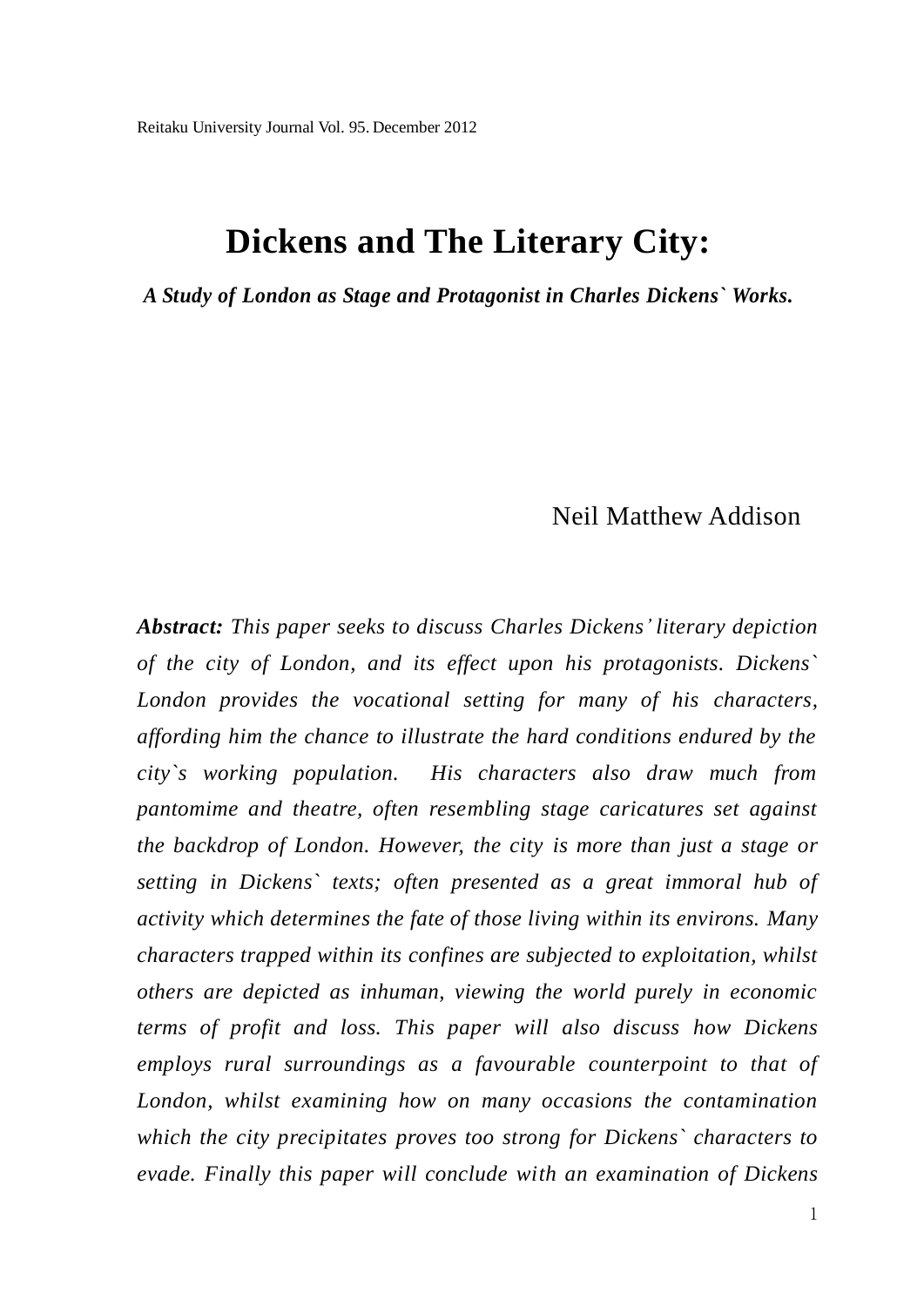*proffered remedy; moralistic characters who attempt to aid or rejuvenate those contaminated by the ills of the city.*

**Key Words:** English Literature, Victorian England, Industrialization.

## **1. Introduction.**

London is a writer's city, and the history of English literature is rich in literary reflections of the British capital, from Shakespeare to Pepys, Defoe and Boswell. Shakespeare`s *Henry V* lamented "Would that I were in an alehouse in London" (Wells, 1998:3.2.13) whilst Pepys celebrated the lively streets of  $17<sup>th</sup>$  century London in his diaries. London also provided the inspiration and the setting for the novels of Charles Dickens, and the young writer noted in *Sketches by Boz* what "inexhaustible food for speculation do the streets of London afford" (Dickens, 1999:58). The novelist documented the city in his sketches, and employed it as a canvas in his novels, following in a long tradition of writers that have relayed the excitement of London life. However, London has also been depicted throughout the history of English literature as a centre of pollution, sickness, squalor and poverty. During Shakespeare`s time the streets of London were narrow, cobbled and slippery with the slime of refuse (Burgess, 1970:71). Whilst Pepys documented his life as a bon vivant, he was also the chronicler of plague ridden London, recording in his diaries the "melancholy" of "so many poor sick people in the streets" (Latham, 1978:91) as the rich and affluent fled to the countryside. Defoe imagined the horrors of the plague ridden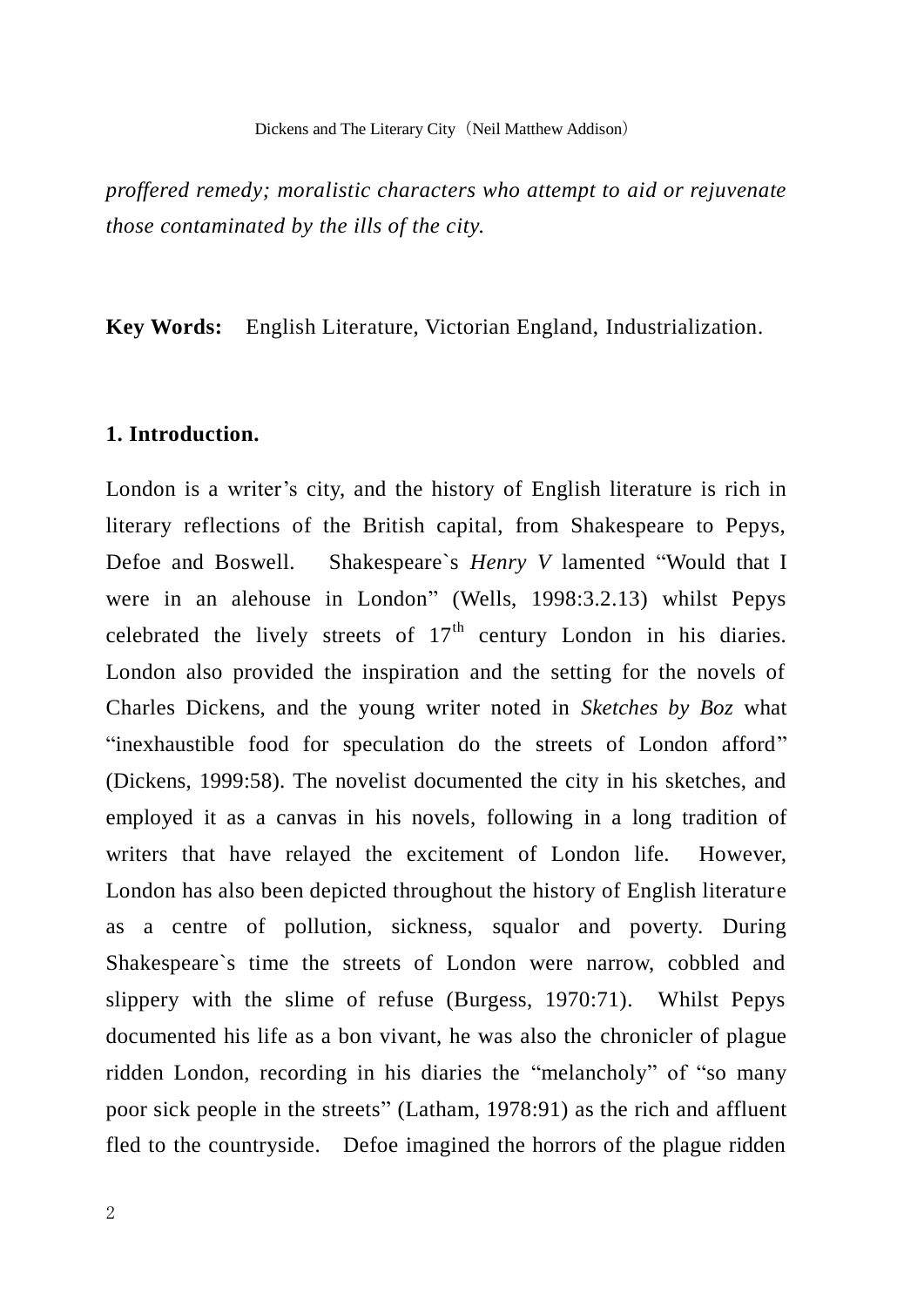city in his *Journal of the Plague Year*, describing "sadness and sorrow sat upon every face" (Defoe, 1966:37). By the mid  $19<sup>th</sup>$  century, Dickens' London was the city of pollution, cholera and the Great Stink (Barker & Jackson, 1983:279) and the mature novelist referred to the city as a "vile place" during one of his trips to the capital (Schwarzbach, 1979:14). Whilst the young writer had delighted in the inexhaustible food of speculation that London offered, the older novelist described how living away from London had engendered a change in his perception towards it, observing that "Whenever I come back from the country now, and see that great canopy lowering over the house tops, I wonder what on earth I do there" (14). This change in perception towards London was also reflected in his novels, where London was juxtaposed unfavourably against the charms of the countryside. In *David Copperfield*, his semiautobiographical protagonist returns to the capital from a cathartic period of rest in Switzerland, remarking that he had seen "more fog and mud in a minute than I had seen in a year" (Dickens, 2004:825), whilst in *Bleak House* Dickens employs financial terminology to describe the mud and soot "'accumulating at compound interest" (Dickens, 1996:13), linking the growing filth of the city with the economic value system of monetary gain and greed which was accompanying it. In depicting the city as a metaphor for vice and sin, Dickens followed in a tradition of radical writers and poets such as Cobbett, Blake and Wordsworth who depicted London as the catalyst for selfishness and corruption.

This paper seeks to discuss Dickens` depiction of the city, and its effect upon his characters, whilst also discussing London`s position in Dickens` texts as a protagonist itself. London provided the vocational setting for many of his characters, allowing him to depict and highlight the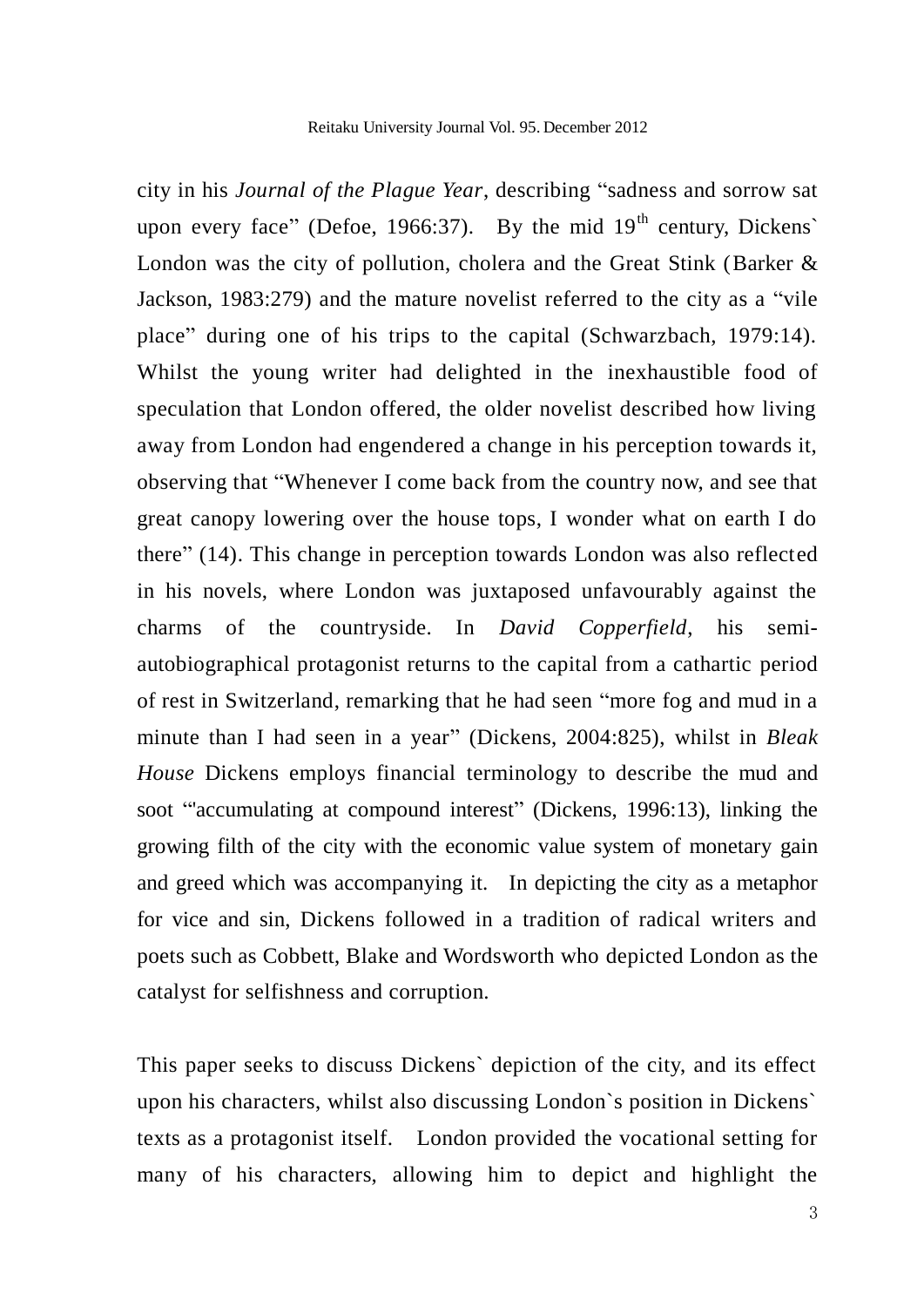injustices suffered by the working poor. Some of Dickens` most famous literary creations were also influenced by characters from the theatre and pantomime. Boswell argued that for the dramatic enthusiast London could be employed as "the grand scene of theatrical entertainments" (Barker & Jackson, 1983:1), and in Dickens` novels the city is employed as a dramatic theatrical stage. However, London is more than a theatre stage in Dickens` texts; it is often presented as a great immoral centre of activity which appears on occasions to take on a life of its own and determine the fate of those living within its environs. Those characters trapped within its mechanisms are often subjected to vocational or sexual exploitation, whilst other characters are depicted as being concerned solely with the chase for money and vocational success.

#### **2. The City as Workplace.**

London provided the vocational setting for many of Dickens` protagonists, affording him the chance to highlight the privations suffered by those working in its warehouses and factories. By the late  $18<sup>th</sup>$ century the industrial revolution had ushered in a factory system which divided labour into distinct geographical and economic factions; those who lived scattered around the countryside and those who clustered closely around the city factories (Parker & Reid,1972:99). The Oxford historian Frederick York Powell wrote that "The English people never, by any plague, or famine, or war, suffered such a deadly blow at its vitality as by the establishment of the factory system" (Briggs, 1983:185). Particularly extreme inequalities in wealth and class existed between those who inhabited concentrated areas of urban population such as the capital. In London rich and poor lived close beside one another, and a stone's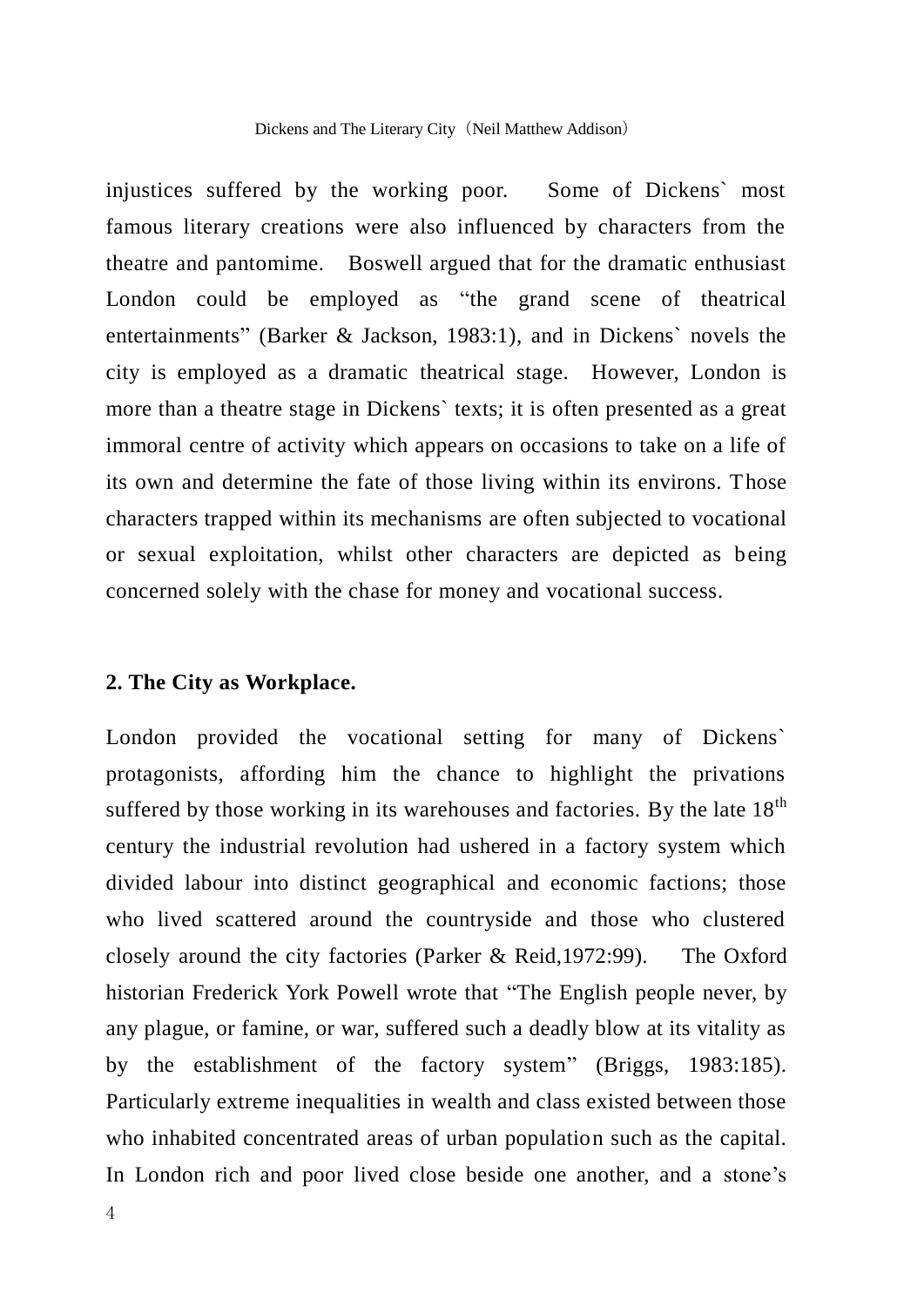throw from the affluent Strand laid courts and passages filled with rubbish and excrement, while hideous slums made up a substantial part of the metropolis (Chesney, 1972:5). Those without money enough to inhabit slum lodgings were forced to sleep in the streets, and by the turn of the 19<sup>th</sup> century Patrick Colquhoun, an enlightened police magistrate, estimated that there were over 20,000 people living homeless in London (Mitchell & Leys, 1963:295). However, these social inequalities gave birth to a growing radical literature, exemplified by the texts of Thomas Paine, Joseph Priestley and William Cobbett. In *Rural Rides*, Cobbett juxtaposed London unfavourably with the countryside (Cobbett, 1961), whilst referring to the capital pejoratively as "the Wen" (Mitchell & Leys, 1963:294). Cobbett was instrumental in creating a radical English culture and Thompson notes that Cobbett bludgeoned his readers with radical pamphlets, until "men were talking and arguing like Cobbett all over the land" (Thompson, 1968:824). Poets articulated this talk in literature, and Wordsworth, in his poem *London* described England as "a fen of stagnant waters" (Wordsworth, 1996:276:lls.2-3), in contrast to the flowers of rural Windermere which gave "thoughts that do often lie too deep for tears" (281:ll.206). William Blake observed in "every face" he encountered upon the London streets "marks of weakness, marks of woe" (Blake, 1996:73:ll.3-4), which bore the hallmarks of the stark inequalities encountered in the city.

One of the greatest evils in Cobbet`s wen was sweated labour in all its myriad forms (Mitchell & Leys, 1963:290) and the young Dickens` arrival in London corresponded with his personal experience of this. Following his father`s arrest and imprisonment, Dickens found himself abandoned and underfed in London, eventually being employed as a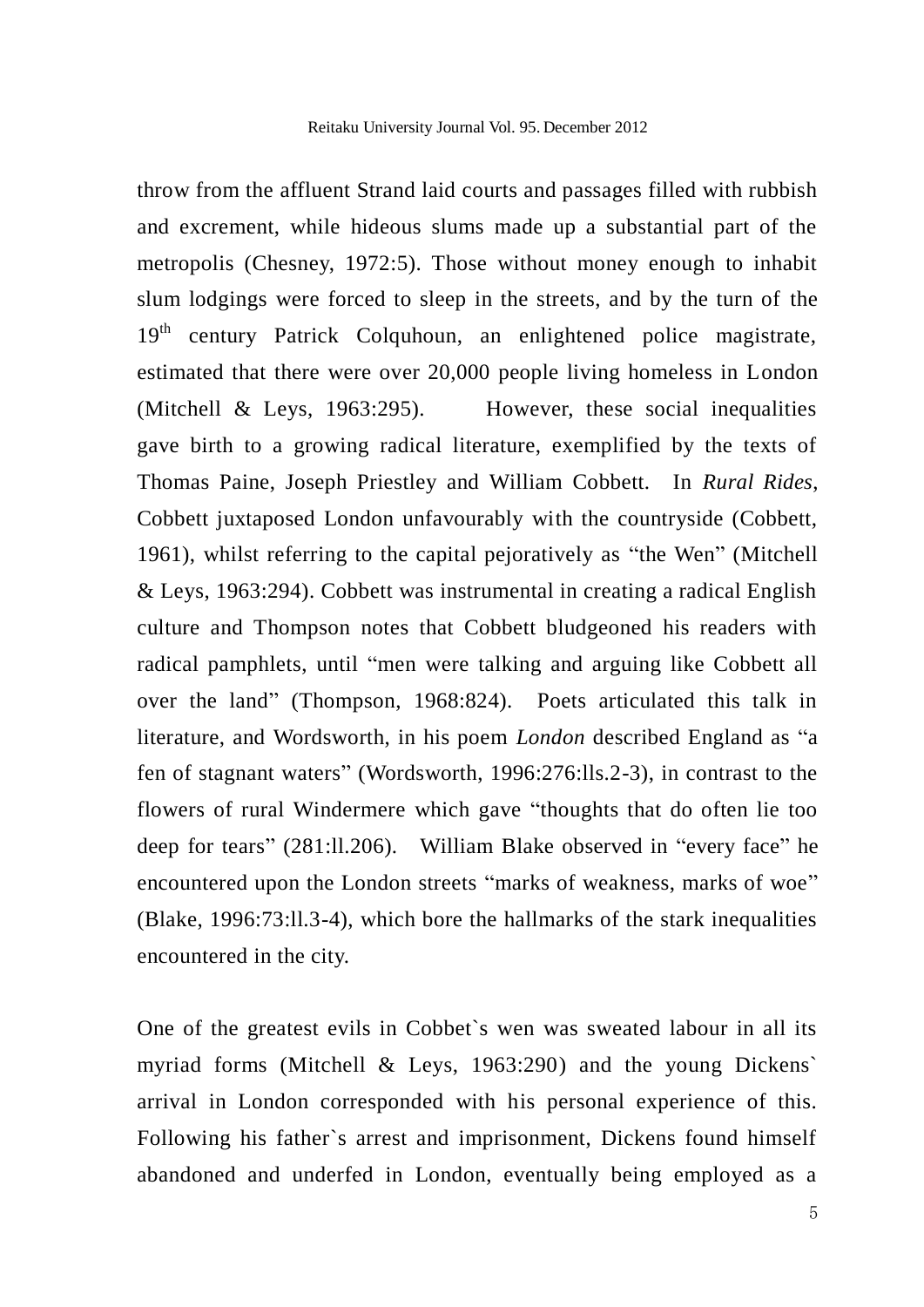laboring hind in a blacking factory (Wilson, 1972:52). The blacking warehouse period was documented in the semi-autobiographical *David Copperfield* as "a period of my life which I can never lose remembrance of" (Dickens, 2004:161). The experience was to have a profound and lasting effect on Dickens` life that many years later, in his own words "made me cry" (Wilson, 1972:52) whilst it also influenced his writing and "his passionate regard for the woes of humanity" (292). Dickens' novels were greatly concerned with the penury and privation endured by the poor of London, and in particular the plight of working children. In *Oliver Twist* Dickens documented the travails of children forced to labor in the workhouses, and chronicled the dangerous lives of the child gangs that roamed the streets working for brutal criminals (Dickens, 1982). In *Bleak House* the child sweeper Jo is the central victim of the novel, being moved ceaselessly from place to place by the police until he eventually dies (Dickens, 1996). In *Sketches by Boz* Dickens laments the fate of a young shop girl forced to work with her "pale face" (Dickens, 1999:60), "sad and pensive in the dim candlelight" (61), whilst also fearing the life of vice she will be forced towards if she is cast out onto the street.

Stark economic inequality ensured that one vocation in particular thrived in Victorian London, as poverty and starvation led an increasing number of girls towards prostitution. Indeed, extraordinary levels of prostitution during the  $18<sup>th</sup>$  century led Boswell to describe the capital as "the great emporium for ladies of easy virtue" (Barker & Jackson, 1983:1). However, whilst Boswell`s description of London prostitution betrayed a predilection for vice, Dickens established Urania Cottage, a home for fallen girls (Wilson, 1972:96). In his works these fallen girls were personified sympathetically and wretchedly as victims, as in the case of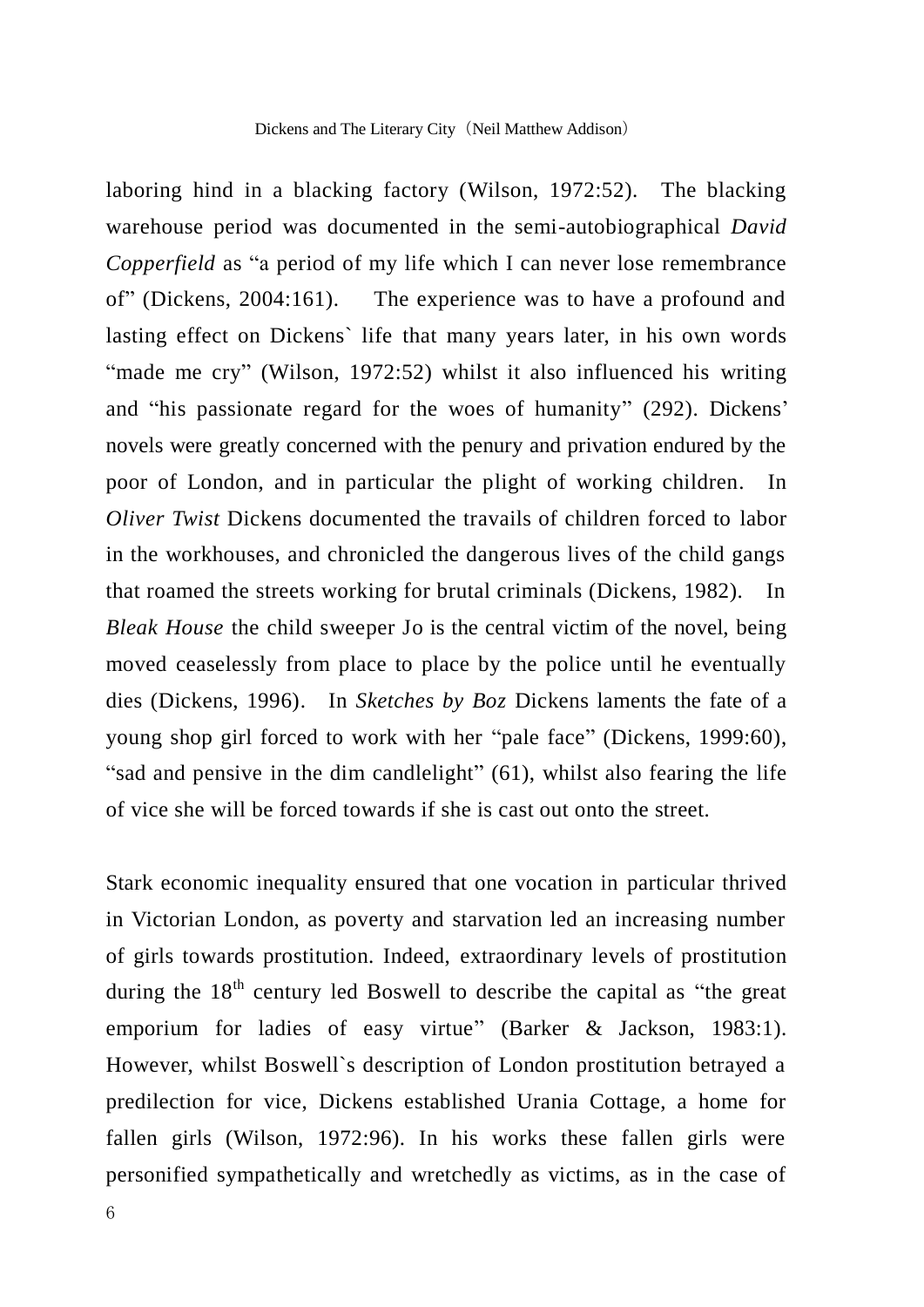Nancy, who extends kindness to Oliver, and is brutally murdered by Sykes. The prostitute in *Little Dorrit* is described wretchedly as uttering a "strange wild cry" (Wilson, 1972:96), whilst Martha in *David Copperfield* is denoted by her wretched moaning. Martha is discovered preparing to drown herself in the Thames (Dickens, 2004:686) describing it as "the only thing in the world I am fit for, or that's for me" (687) when she is discovered and saved. Dickens links her with the decaying river of London, describing her as "part of the refuse that it had cast out, and left to corruption and decay" (687). The fallen women of London were analogous to the decomposed, polluted and sickly river of the city, being used by the rich, but discarded and left uncared for (Mitchell & Leys,1963: 271). However, the polluted Thames River produced what became known as the Great Stink, which directly affected Parliament, and ensured that the windows at Westminster had to be draped in chloride of lime to ensure that members could breathe (272). Just as the polluted river water connected the rich and poor of London, so prostitution formed a bond between the poor and respectable in society (Chesney, 1972:363). Blake had observed that the "harlot`s curse blasts the new born infants tear" (Blake, 1996:74:ll.14-15), noting the sinful influence that each generation exercised over the next, and in Dickens` *Oliver Twist* the prostitute Nancy accosts the young Oliver in the street, leading him away from the care of Mr Brownlow. However, in Dickens` novels fallen women are also depicted as resembling a force for good, whilst gaining redemption in the process. Nancy later aids Mr Brownlow in locating Oliver, while it is Martha who leads the search for and saves Little Emily in *David Copperfield*, leading to a new married life in Australia.

In Victorian London, just as prostitutes were shunned by respectable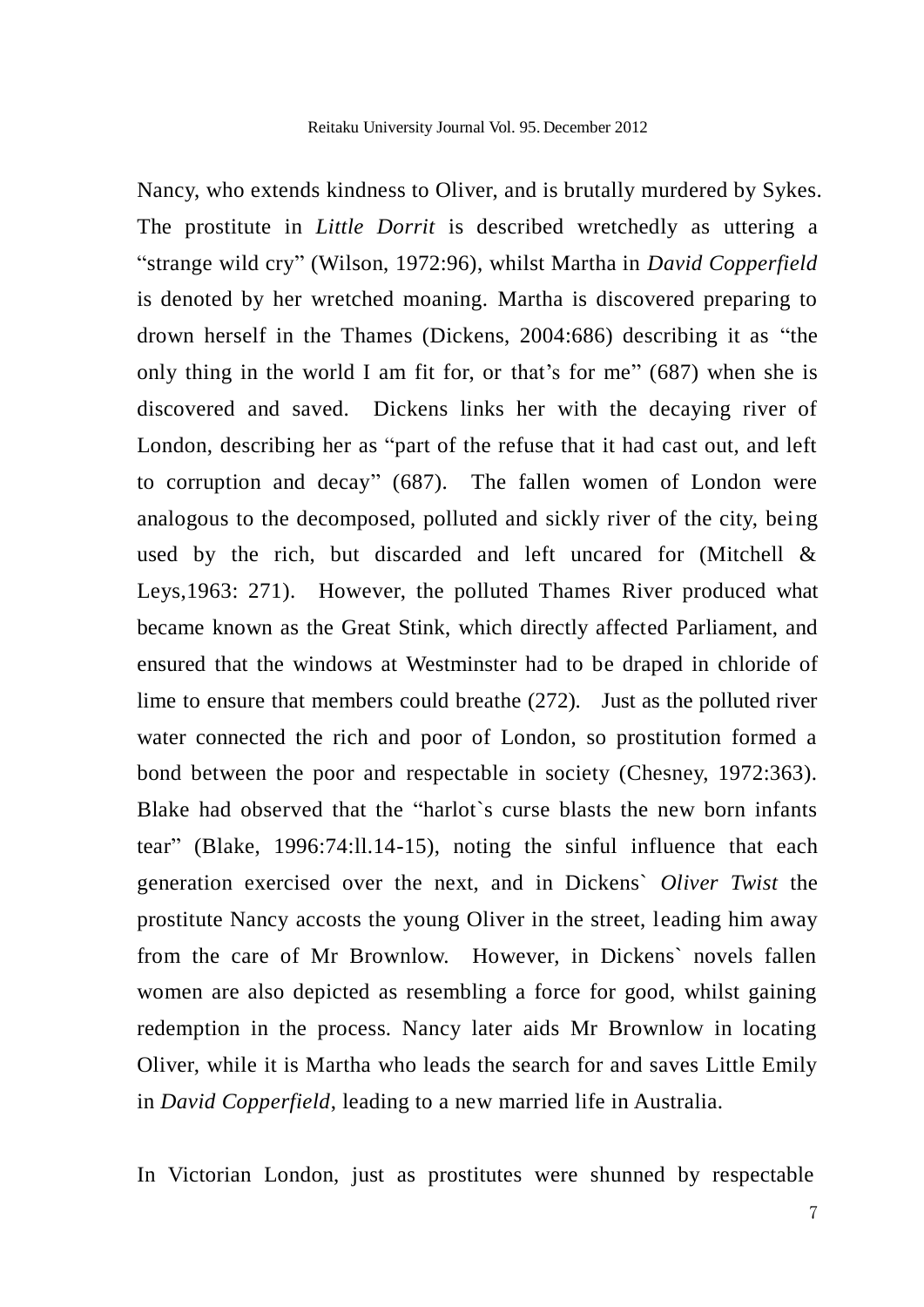society, most people were chiefly judged and measured by their vocations, and in Dickens` novels his city characters often view their fellow Londoners by their professional roles. Indeed, his characters are very often portrayed as products, or extensions of the profession or trade they follow, and Hawthorn argues that the personalities of the characters in Dickens novels "become so subdued to this work that they disappear altogether, so what we are left with is a sort of personified job" (Hawthorne, 1987:41). In *Bleak House* Tulkinghorn is depicted as the walking personification of a vocation and Lady Dedlock claims to Esther that Tulkinghorn is "indifferent to everything but his calling" (Dickens, 1996:581). This submergence of the individual into his vocation was argued by Marx to be an inevitable result of capitalism, noting that the more the individual gave, without equivalent, to the capitalist, the less time he could preserve for himself (Marx, 1995:221), and Tulkinghorn is an example in Dickens of how the system has turned a man into his job. Other Dickens characters in *Bleak House* have schizophrenic characteristics, contradicting themselves in the struggle to hold onto their individuality. Coavinses is disliked by his neighbours and is blamed for his calling, although he is presented as carrying out his family responsibilities admirably. Skimpole claims "Don't be ruled by your occupation....We can separate the individual from the pursuit" (Dickens, 1996:97). The dogged Inspector Bucket, who Dickens based on the famously dedicated Inspector Field of Scotland Yard (Chesney, 1972:130), is helpful and friendly enough to avoid arresting George until an un-embarrassing moment. However, Bucket struggles to separate his avuncular character from his bloodhound professionalism and he admits to George "Duty is duty, and friendship is friendship. I never want the two to clash if I can help it" (Dickens, 1996:734). Although Bucket tries to separate his friendship with George from his vocational duties it is clear that,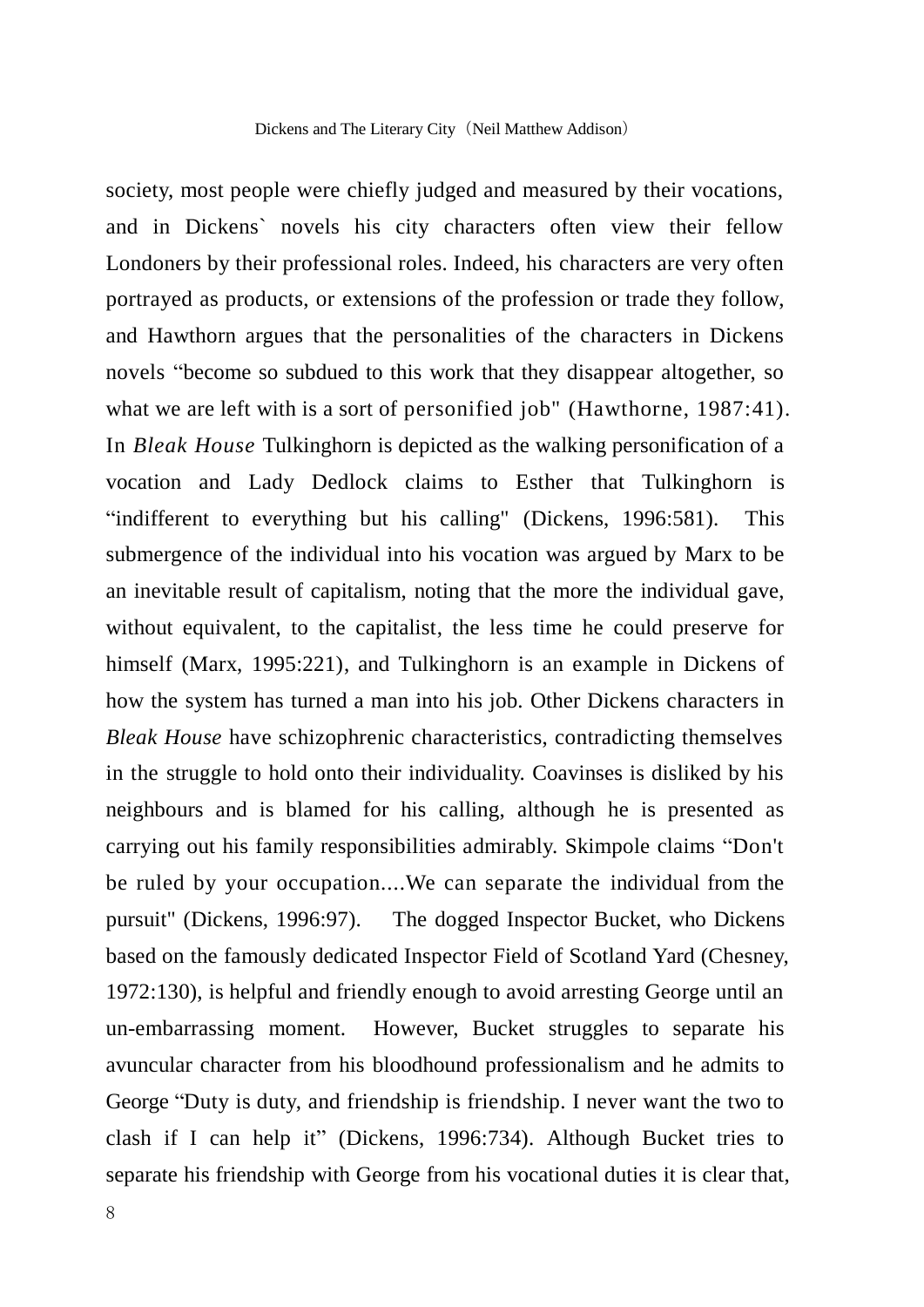if he can't help it, friendship will be sacrificed, while, in moving on the child sweeper Jo, Bucket follows his vocational calling rather than his heart. The legal clerk Mr Guppy`s marriage proposal to Esther also follows the language of his vocational calling rather than his heart, as he asks "Would you be so kind as to allow me to file a declaration - to make an offer" (Dickens, 1996:150). Guppy`s speech is enmeshed in legal jargon, losing all sense of emotion and romance, but this inappropriate proposal is arguably the result of Guppy`s social being. Marx had argued that capitalism would not only make demands on men`s time vocationally, but also determine the way men thought and used language, maintaining that "it is not the consciousness of men that determines their being, but, on the contrary, their social being that determines their consciousness" (Marx, 1977:1). This conversational clumsiness is not purely Guppy`s own fault, as he perceives the world in relation to the vocabulary that his legal vocation has given him. This illustrates the intrusion of professional considerations into the lives and minds of Dickens` London characters, turning them into vocational personifications or two dimensional caricatures.

#### **3. The City as Pantomime Stage.**

Dickens novels contain a rich and a memorable collection of imagined characters, from pantomime villains, such as Scrooge, and Fagin, to corpulent comic clowns such as Mr. Micawber and Mr. Pickwick. These characters, or caricatures, set against the stage of London, draw much from his love of the theatre and pantomime. For Dickens, the world of the theatre and pantomime was a haven from the ardours of the city, which he often found hideous (Wilson, 1972:38). In *David Copperfield* Dickens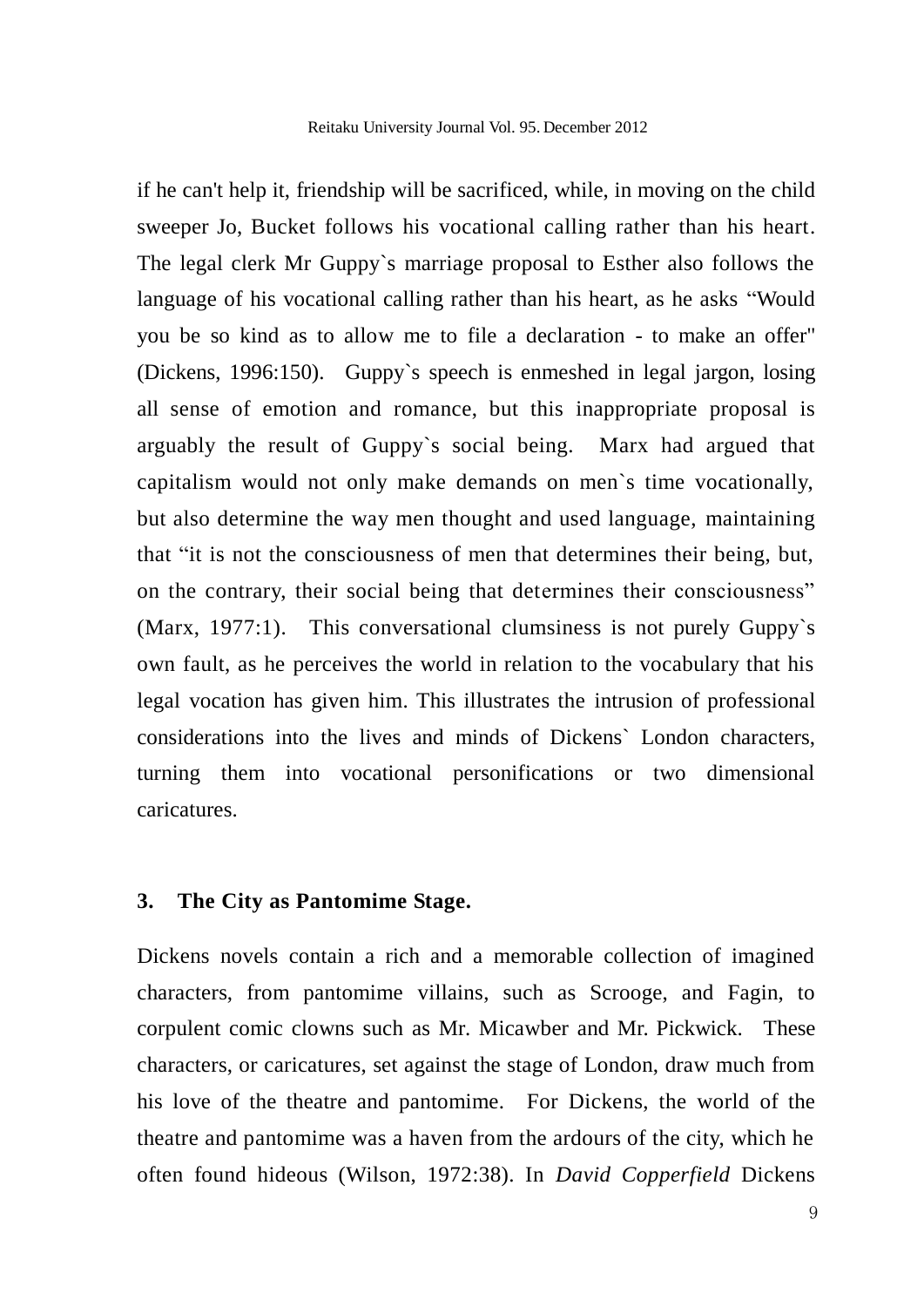documents the experience of leaving the theatre and stepping out into the London streets, noting how "I felt as if I had come down from the clouds…to a bawling, splashing…muddy, miserable world" (Dickens, 2004:291). This pantomimic influence was employed in his characterization, with London set as the theatre stage upon which his characters acted. The imaginative, atmospheric tales of the *Arabian Nights*  and *The Brothers Grimm* also inspired Dickens to interpolate a fairy tale quality into his narratives, and in his narration Dickens often veered into the realms of fantasy or imagination. In *Sketches by Boz* Dickens spies a man in London`s St James Park and begins to construct him as an imaginative caricature, speculating that "there was something in the man`s manner and appearance which told us, we fancied, his whole life" (Dickens, 1999:208). Dickens thus fancies him alternating in comic fashion between reading a newspaper whilst attempting to "eat a bit of beef" (208). However, this approach was also employed by Dickens to bring inanimate objects to life, and this is demonstrated in his description of the London Street stalls that Scrooge passes by in *A Christmas Carol*. Dickens personifies the London street foods as characters, describing the "ruddy, brown faced, broad –girthed, Spanish onions, shining in the fatness of their growth like Spanish friars, and winking from their shelves in wanton slyness at the girls" (Dickens, 1988:48). Thus Dickens rather remarkably succeeds in giving onions a character, demonstrating his characteristic tendency to bring pantomimic life to both his protagonists and the background London stage they inhabit.

However, for some critics this manner of fantastical characterisation diminished his stature as a serious novelist. Orwell claimed that "he is all fragments, all details – rotten architecture but wonderful gargoyles"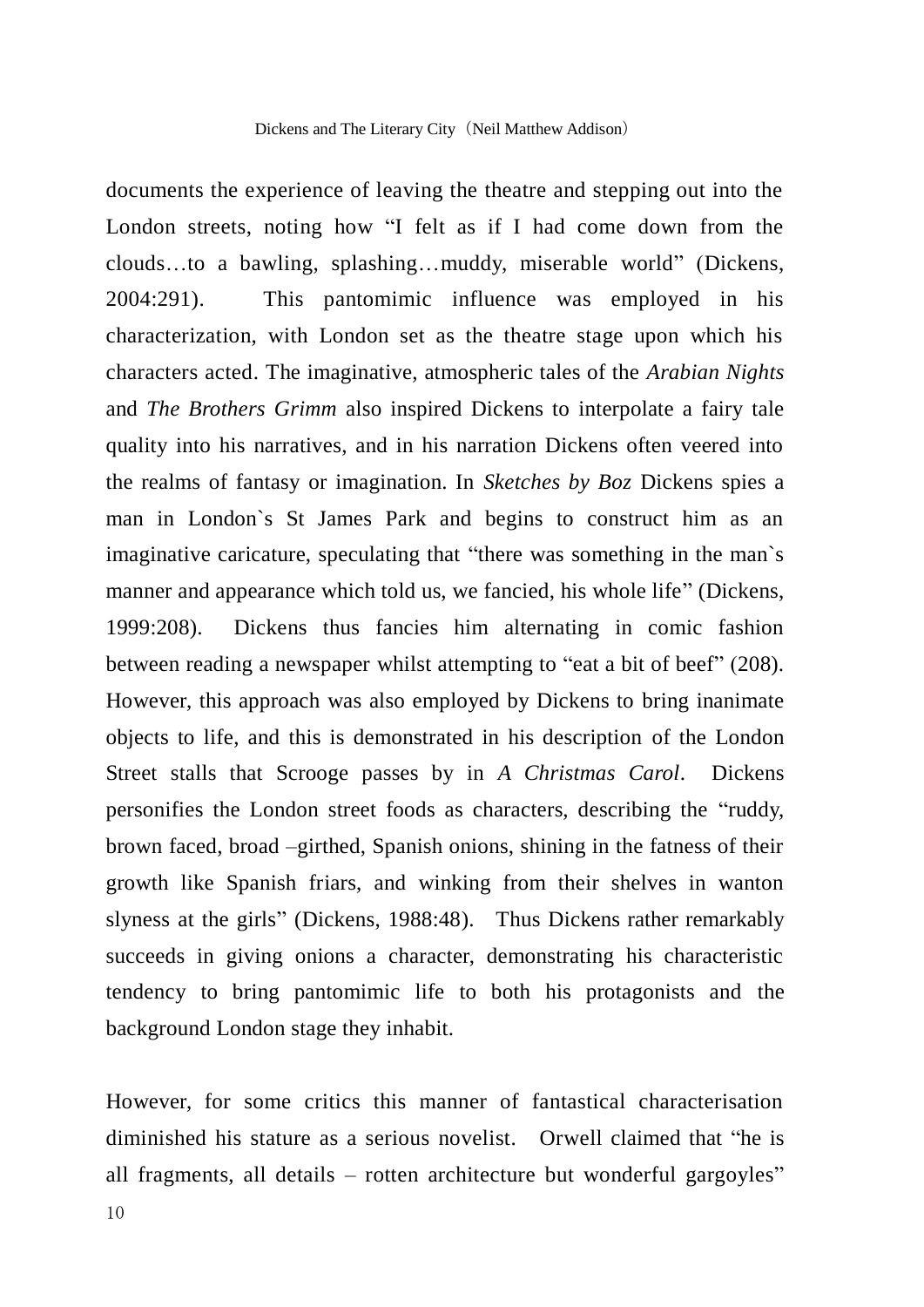(Orwell, 1970:133), whilst Woolf concluded that "what we remember is the ardour…this man`s nose, that man`s limp" (Woolf, 1947:67). For example, in *David Copperfield* the narrator`s nemesis and alter-ego, Uriah Heep, is depicted as a two dimensional stage villain, with his ghastly writhes, cadaverous face and grisly hands. When David spies Heep sleeping in his London rooms he describes him "lying on his back…gurgling taking place in his throat, stoppages in his nose, and his mouth open like a post office" (Dickens, 2004:391). The passage is pure fairy tale; one imagines sleeping ogres, or a dragon guarding its hoard whilst the hero watches horrified. Heep is depicted grotesquely, personified more as caricature than character. Nevertheless, whilst Dickens believed passionately in the value of pantomime and theatre as entertainment, the fairy tale elements of Dicken`s fiction also resembled the basis for his psychological insights and his social vision (Eigner, 1989:8). This social vision, which included a deep concern for the poor of London, ensured that, as T.A Jackson argued, Dicken`s novels contained caricatures because "Victorian society turned real people into caricatures of themselves" (Hawthorne, 1987:18). Whilst many of Dickens` London characters resembled specific pantomime types, some were also employed for moralistic as well as entertainment purposes, manifesting negative traits which were bound up with life in the city, such as financial greed, villainy, or impecuniousness.

Many of Dickens` London characters served as walking personifications of bad values which the city engendered. In *A Christmas Carol* Ebenezer Scrooge is characterized as a classic pantomime villain, whilst also embodying the personification of a ruthless economic doctrine. The narrator advises us that "he was a tight fisted hand at the grindstone,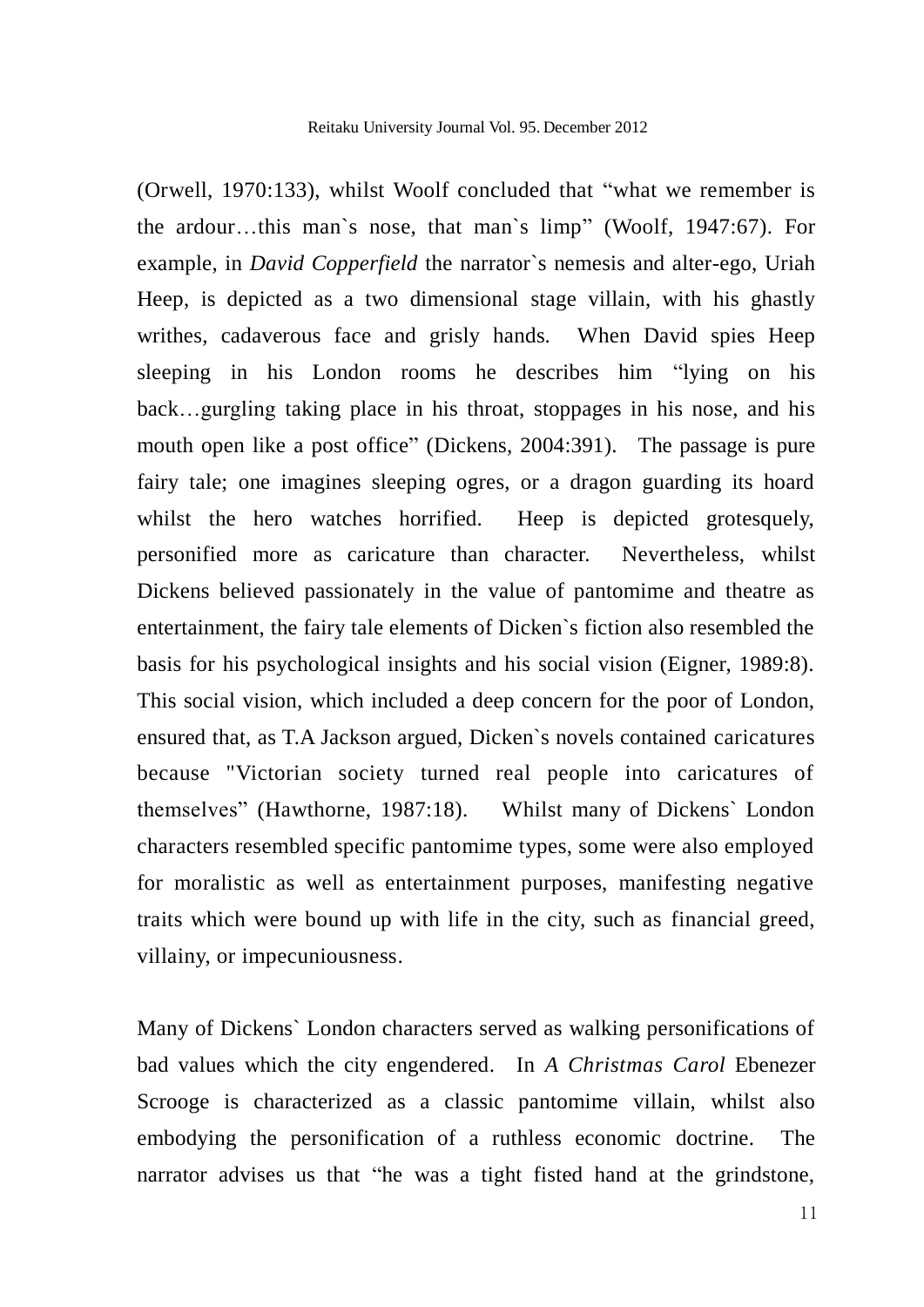Scrooge! A squeezing, wrenching, grasping, clutching, covetous old sinner" (Dickens, 1988:6). From the rhetorical nature of the language Dickens employs, one imagines Scrooge entering the pantomime stage and facing the jeers and catcalls of the audience. However, Scrooge is a pantomime caricature because he is a mechanised representation of the city he lives in. Engels noted that the selfish egotism of London people was symptomatic of the disintegration of society into individuals, which "has been pushed to its fullest limits in London" (Engels, 2000:1704). Human beings had become atomised and estranged from each other due to the compartmentalized living conditions found in London. They could not relate towards one another morally because they no longer knew one another; hence they related towards one another amorally and considered each other in economic terms. Malthus` *Essay on the Principle of Population* had outlined population as a phenomenon which would increase or decrease in response to various factors (Malthus, 1976), and in *A Christmas Carol* Scrooge thinks in similar terms, claiming that the poor must die to "decrease the surplus population" (Dickens, 1988:4). Dickens therefore represented Scrooge as the walking caricature of an economic doctrine where the poor were viewed in dehumanised terms as an expendable surplus. Grandfather Smallweed in *Bleak House* is personified similarly to Scrooge as a villainous pantomime villain who is obsessed with the struggle for money. Marx had seen this brutal economic struggle as another result of capitalism, and argued that it rested "exclusively on competition between the labourers" (Mark,1967:93). For Smallweed, the brutal competition for work and money ensures that friendship cannot exist; a friend is someone to take advantage of in order to improve one`s own financial status. He snarls advice at his grandson, regarding Guppy, to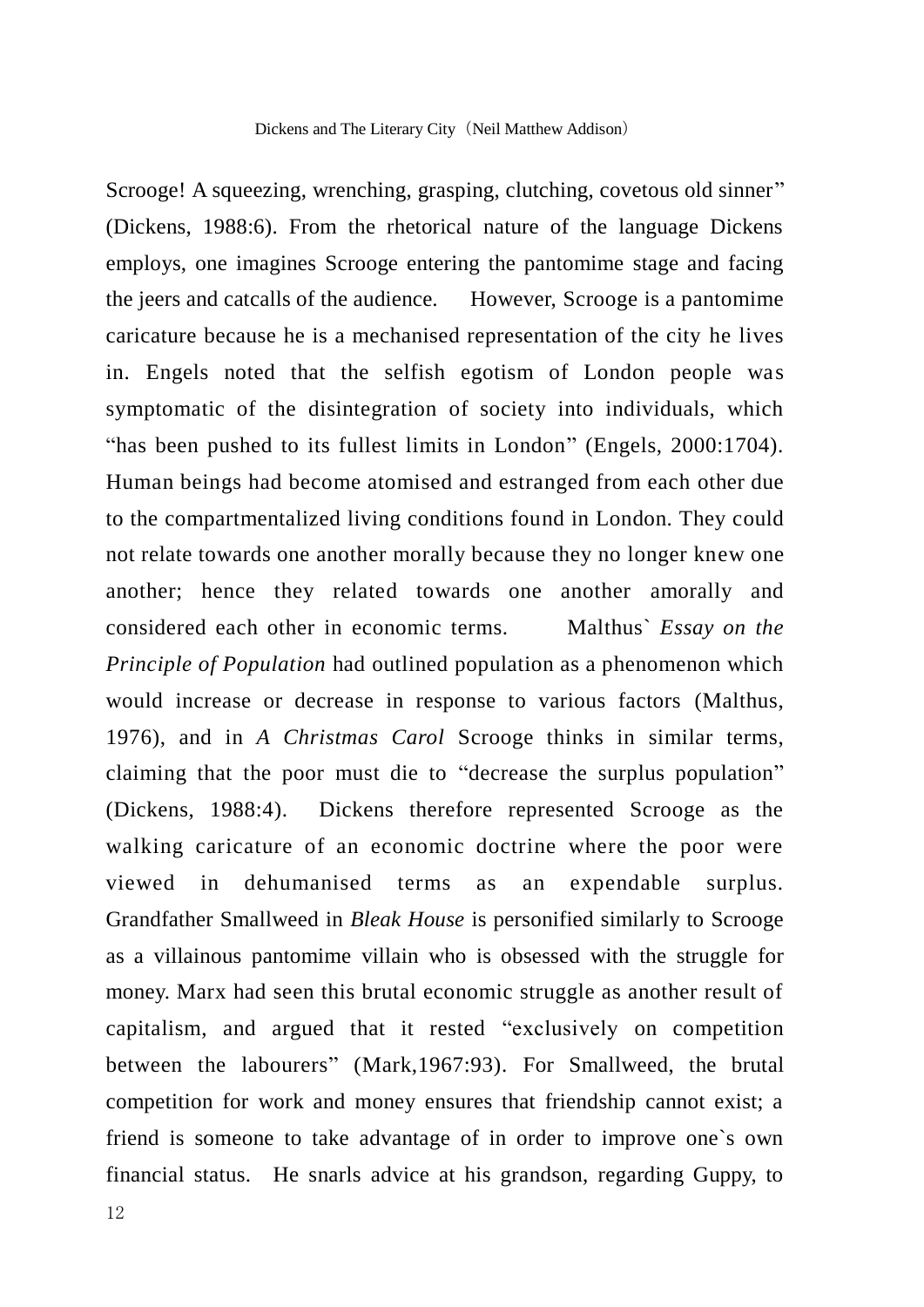"Live at his expense as much as you can…that's the use of such a friend. The only use you can put him to" (Dickens, 1996:337). It is evident that Dickens intended the Smallweed family to characterise those in society that had lost all traces of basic humanity and common decency in the brutal acquisitive struggle for economic gain. However, whilst Smallweed is part villain he is also part pantomime clown, throwing cushions at his wife and hurting himself. By juxtaposing the pantomime comedy of Smallweed`s villainous character with his inhuman and myopic doctrine, Dickens successfully illustrates the absurdity of such an economically centred raison d'être.

In Dickens` texts, crime is depicted as an inevitable consequence of selfish economic values, and Wilson argues that "Dickens hammered home the point that crime was the result of the terrible poverty and ignorance in Victorian society" (Wilson, 1972:131). Therefore, the criminal Fagin, in *Oliver Twist*, is depicted in similarly grotesque fashion to the miserly Scrooge and Smallweed, being described as "shrivelled" (Dickens, 1982:50) with a "villainous looking and repulsive face…obscured by a quantity of matted red hair"(50). Other words such as "greasy" and "old" (50) further infuse Fagin with the qualities of a theatrical stage villain. Fagin was a pantomimic representation of a diverse, turbulent and vicious criminal underworld which lay beneath the surface of Victorian London. Slum dwellings, or rookeries which lay sprawled across the city became citadels of the underworld, and gave home to some of the most dangerous criminals in London (Chesney, 1972:104). Dickens himself made a tour of several dangerous slums towards the end of 1850, accompanied by four police officers (130), and this expedition provided a wealth of material for his characterisations. The underworld remained a clearly recognizable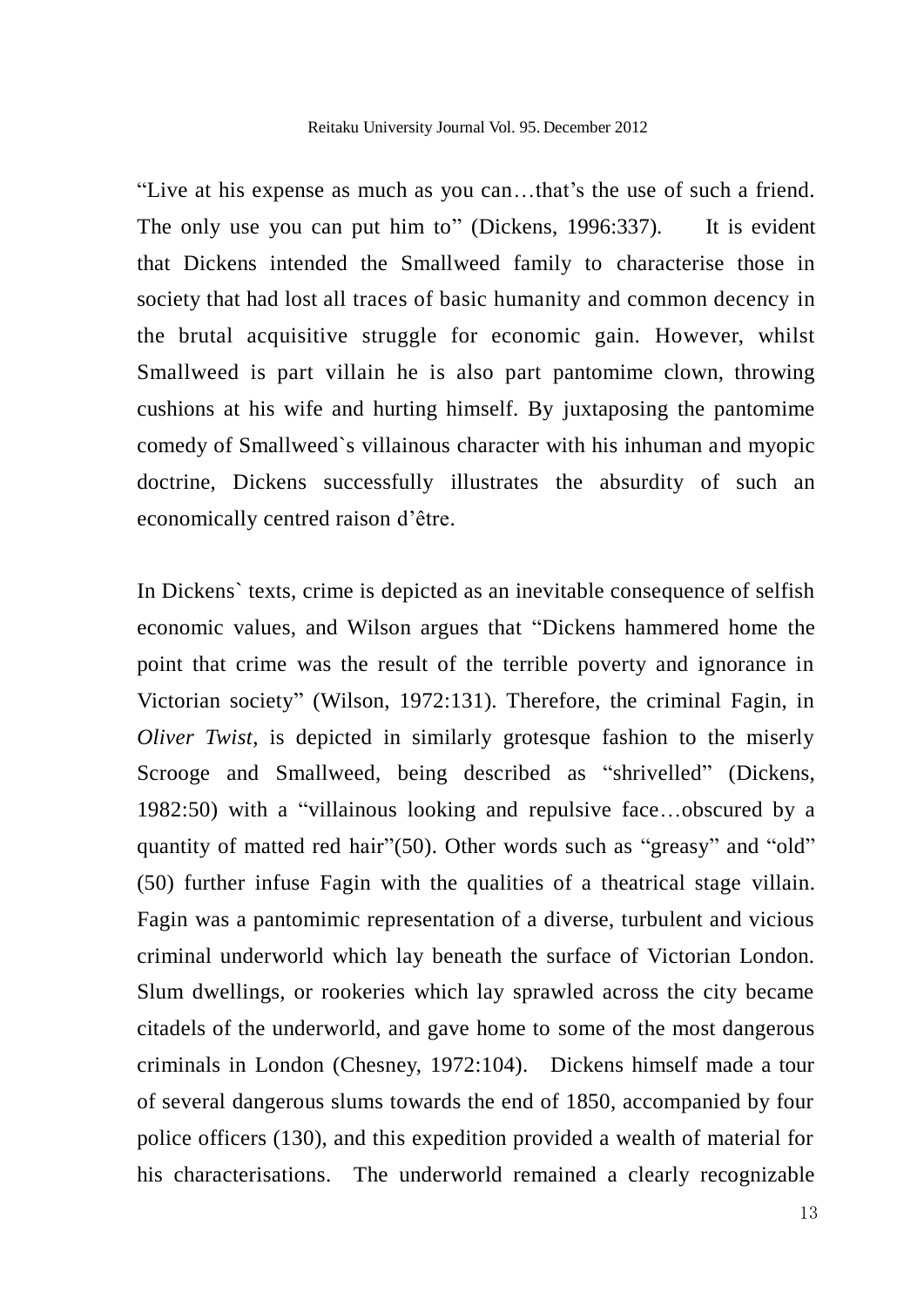part of the society and economic values that had produced it (32), and Fagin, Scrooge and Smallweed are similarly depicted by Dickens because the street thievery of Fagin is analogous to the amoral economic thievery of the two misers. Therefore, Fagin is, similarly to Smallweed, often the butt of Dickens` humour due to his hideousness, but also due to his dehumanised values.

Values of greed and selfishness helped shape the pantomimic depiction of many Dickens characters, but Dickens was also concerned with the problem of impecuniosity due to his father`s imprisonment for debt (Wilson, 1972:43) and Mr Micawber exemplifies these values whilst waiting to see if "anything turns up" (Dickens, 2004:270). Life in the overpopulated city had alienated people from each other, breaking down traditional bonds of community and comradeship, and with this came an abdication of responsibility to one`s fellows. Micawber demonstrates this lack of responsibility, running up large amounts of credit and evading his creditors for a considerable amount of time through losing himself amongst the sprawling masses of people living in London. Whilst his famous sermon in *David Copperfield* on the perils of outspending one`s earnings notes that "annual income twenty pounds, annual expenditure nineteen nineteen six, result happiness…. annual expenditure twenty pounds ought and six, result misery" (Dickens, 2004:186) it is his creditors who experience most of this misery, as Micawber never repays them. Micawber follows in the English theatre tradition of clowns, and Eigner links Micawber with Shakespeare`s Falstaff, claiming that both share "a questionable moral character, an improvident life style, and an immense appetite, not only for life, but quite literally for food and drink" (Eigner, 1989:159). Micawber is also similar to the nursery rhyme character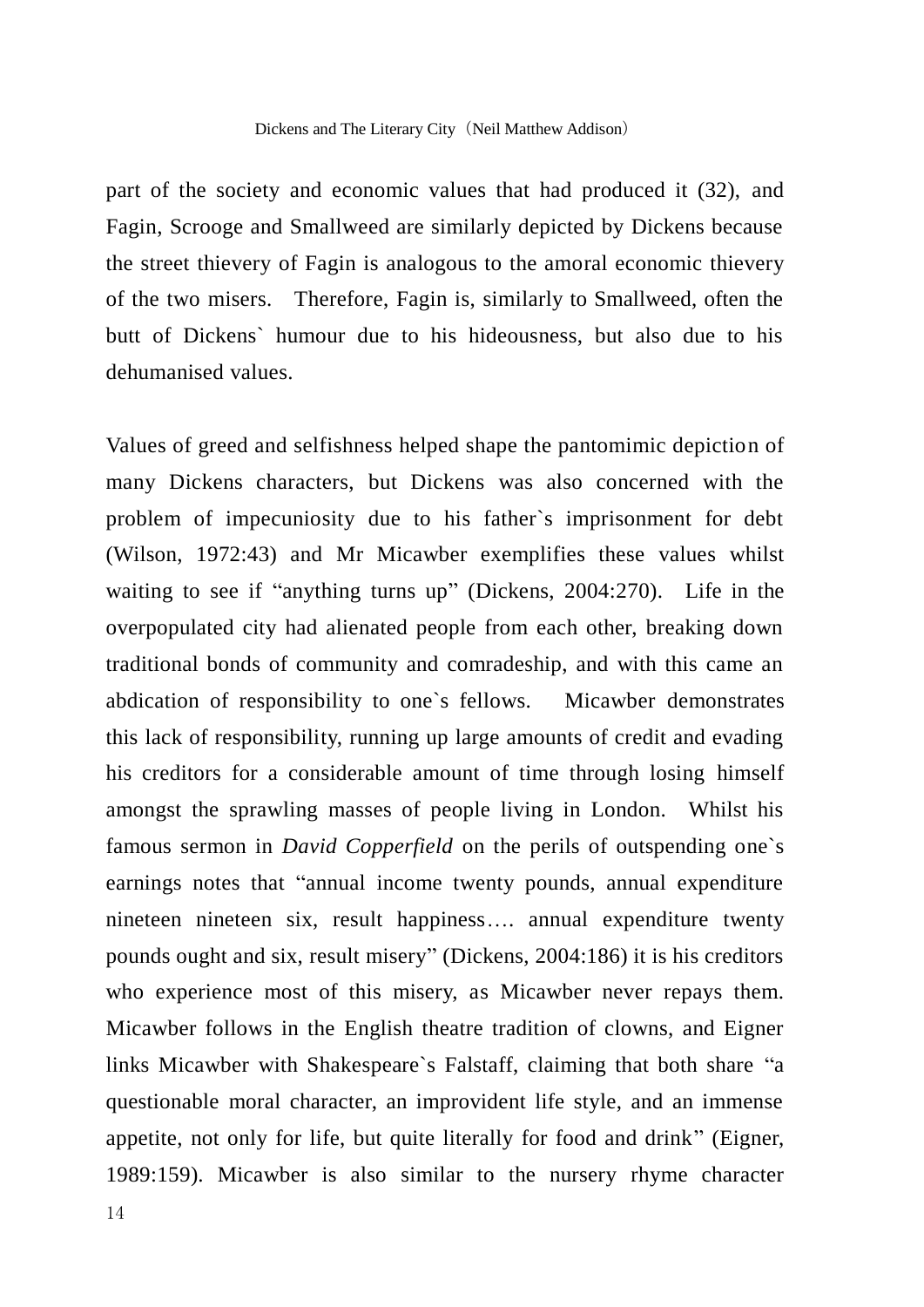Humpty Dumpty, due to his egg like appearance. He is described in David Copperfield as having "no more hair upon his head (which was a large one, and very shining) than there was upon an egg" (Dickens, 2004:166). Just as children laugh when Humpty Dumpty falls off the wall, so the reader is encouraged to chuckle at Micawber`s financial misfortunes and his escapades in avoiding his creditors. However, Micawber`s characterisation is also based upon the character of Dickens` father, John Dickens, whose impecuniosities Wilson describes as "financial Micawberism" (Wilson, 1972:43). These parental values ensured that the young Dickens was sent to work in the blacking warehouse as a labouring hind. Therefore, Micawber`s workshy but eternally optimistic character is employed as a comic narrative by Dickens to highlight the folly of financial irresponsibility (49). This comedy is starkly contrasted with the later chapters where it is only through his moral redemption and honest hard work that Micawber is able to finally achieve true financial success.

In Dickens` novels, whilst the London poor often suffer, those with money are often unaware of the problems experienced by those without it. In *Bleak House* Dickens noted that "'the evil of it is, that it is a world wrapped up in too much jewellers cotton and fine wool, and cannot hear the rushing of the larger worlds" (Dickens, 1996:20), whilst in *The Pickwick Papers* Mr Pickwick exemplifies this social ignorance. Pickwick is another of Dickens` characters who follows in the tradition of theatre clowns, and is perfectly suited to provide amusement because of his weight. Thus Pickwick is the continuous comedic butt of Dickens` slapstick humour, from inadvertently entering in a sleeping lady`s bedroom, to ending up in the stocks having rotten fruit and eggs thrown at him. During the skating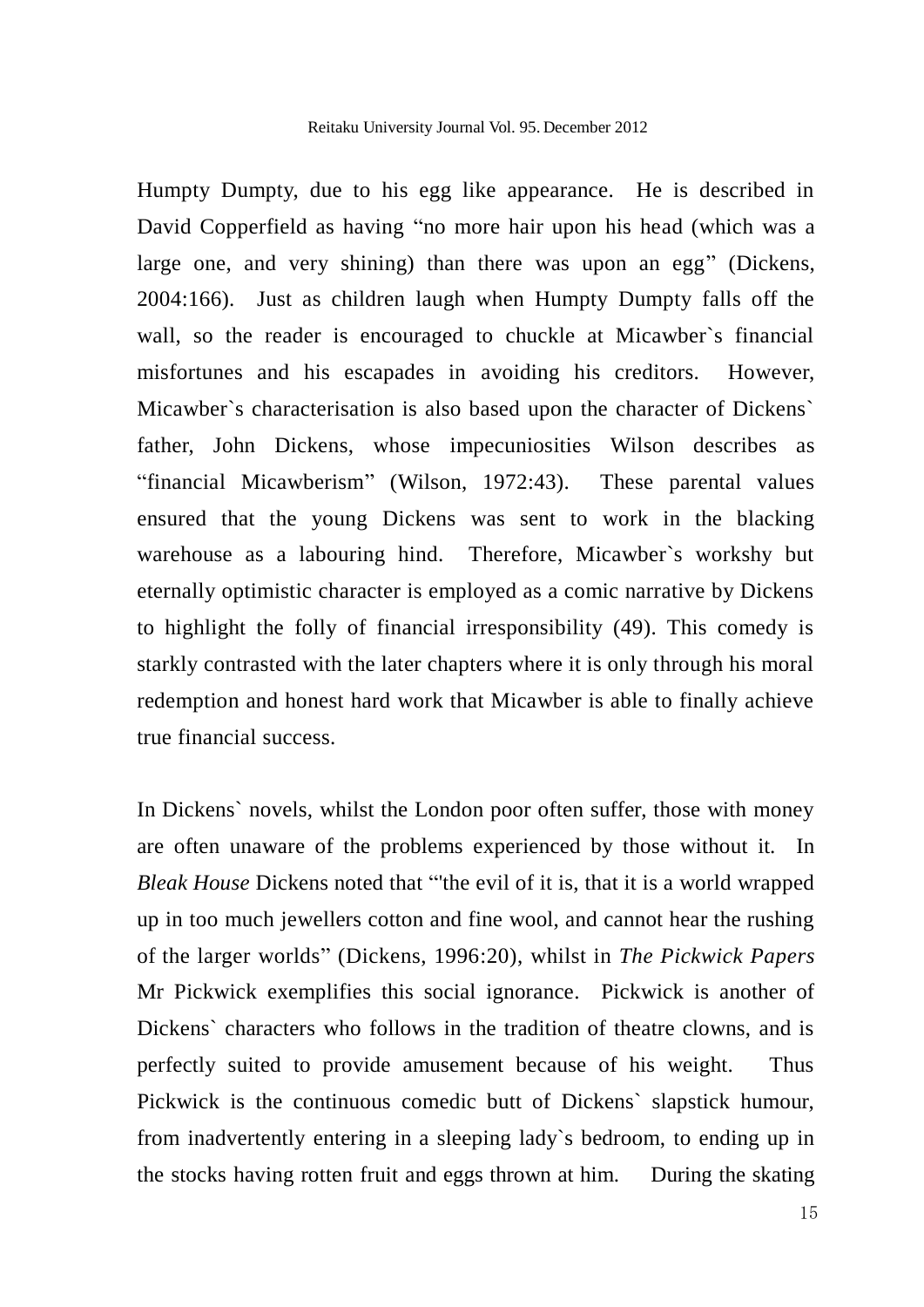scene, where Pickwick disappears beneath the ice, Dickens relays in comic fashion how "Mr Pickwick`s hat, gloves, and handkerchief were floating on the surface, and this was all of Mr Pickwick that anyone could see" (Dickens, 1992:372). However, as a gentleman of leisure Pickwick also exemplifies a mixture of values such as affluence, pomposity and naivety, being wholly innocent of the London street. This innocence is illustrated in the confrontation scene with a cabman. The cabman assumes that Pickwick's leisurely scribbling in his notebook resembles an attempt to report him to his superiors. Pickwick, in contrast, has little perception of how his note-taking will be perceived by a working Londoner. Hence a scene of high farce ensues, in which the cabman gesticulates "come on"(75) at the party, and knocks Mr.Pickwick's spectacles off. When denounced as an informer by the cabman, Pickwick still fails to perceive the misunderstanding, professing his innocence "in a tone which, to any dispassionate listener, carried conviction with it" (75). However, for a working Londoner like the cabman such profusions of honour and moral integrity carry little substance; the values of the street deal in suspicion and aggression because such behaviour is necessary to survive. Pickwick's gentlemanly innocence collides dramatically with the London cabman's hard bitten, cynical world. Through the farcical scenes of slapstick comedy that the naive Pickwick endures in the city, Dickens emphasises the gap in understanding between those with inherited money and possessions and those that have to survive and fight on the city streets. However, whilst Dickens turned many of his London characters into pantomime caricatures of bad values and folly, the city of London was employed as more than a stage in his works, being portrayed as a great immoral hub of activity which influenced and determined the fate of those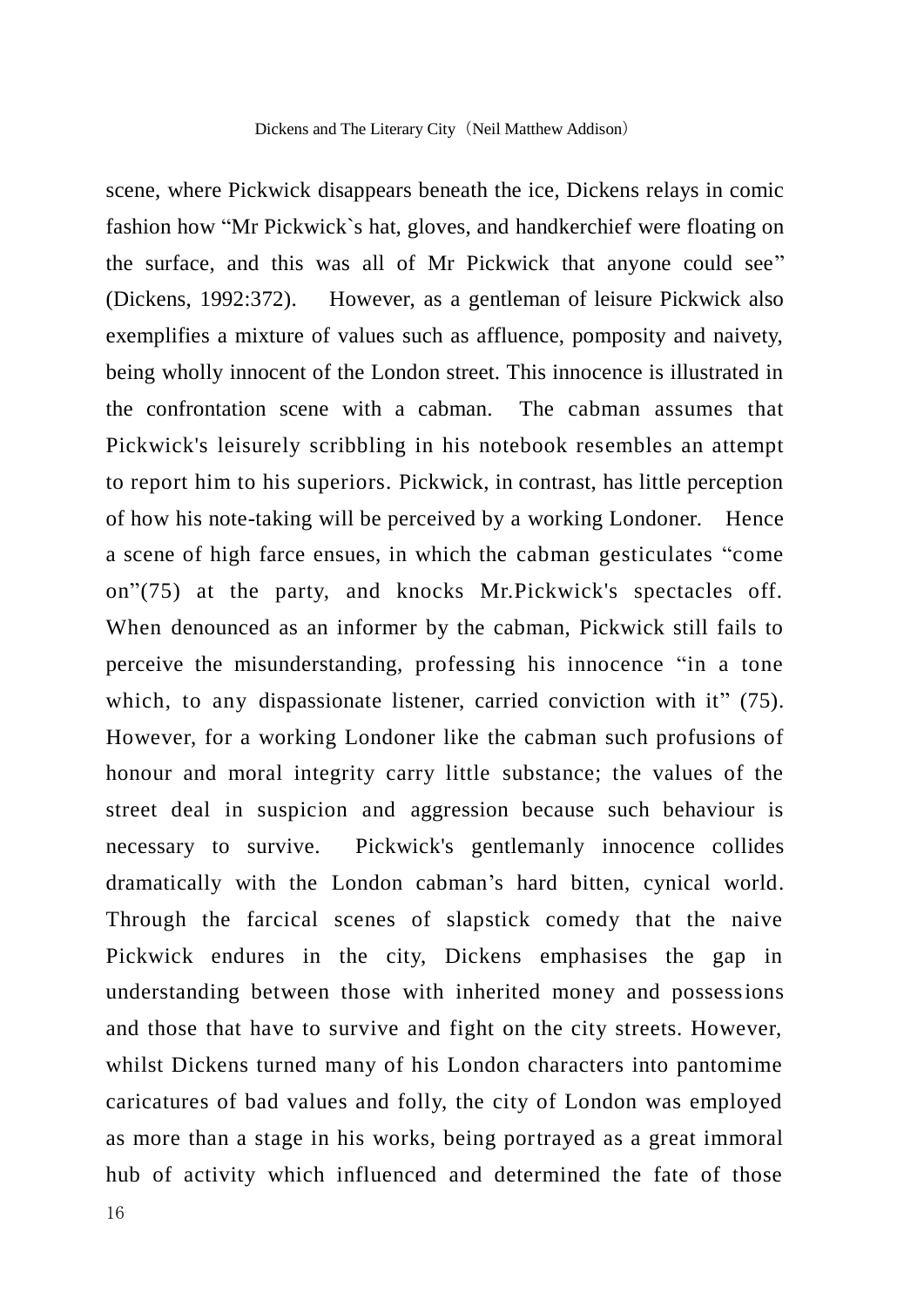living within its environs.

#### **4. The City as Protagonist.**

By the mid 1840s Dickens had arrived at a point in his career at which he set out to trace an anatomy of society (Hawthorne, 1987:14), and this culminated in the writing of his novel *Bleak House*. The text was intended to portray the nature and structure of a whole city society and by placing the single word London as the first sentence of *Bleak House,*  Dickens references the city itself as bleak. The word fog opens the start of paragraph two, being a metaphor for the legal institution of Chancery and the English web of antiqued institutions. Dickens had already employed fog as a metaphor for the opaqueness of the London legal system in *Martin Chuzzlewit*. Tom Pinch`s office at Middle Temple chambers is described as wreathed in a "ghostly mist", with a "ghostly air", which "thickened round and round him all day long" like a "motionless cloud", whilst also comparing it to the "London smoke" (Dickens, 1999:582). The legal system of London is therefore shrouded in mystery in a similar fashion to the way Chancery is described in *Bleak House*. However, *Bleak House* is not merely an attack on a number of social abuses but more an indictment of the whole dark muddle of the city itself. Dickens switches between descriptions of the mysterious and nebulous Chancery and the bleak and foggy city of London as both seem to take a life of their own. Marx argued that bourgeoisie society had conjured up such vast areas of production and exchange that they had become "like the sorcerer, who is no longer able to control the powers of the nether world whom he has called up" (Marx, 1967:85) and in *Bleak House* the characters are not made personally responsible for the evil they do. Hence the Lord Chancellor is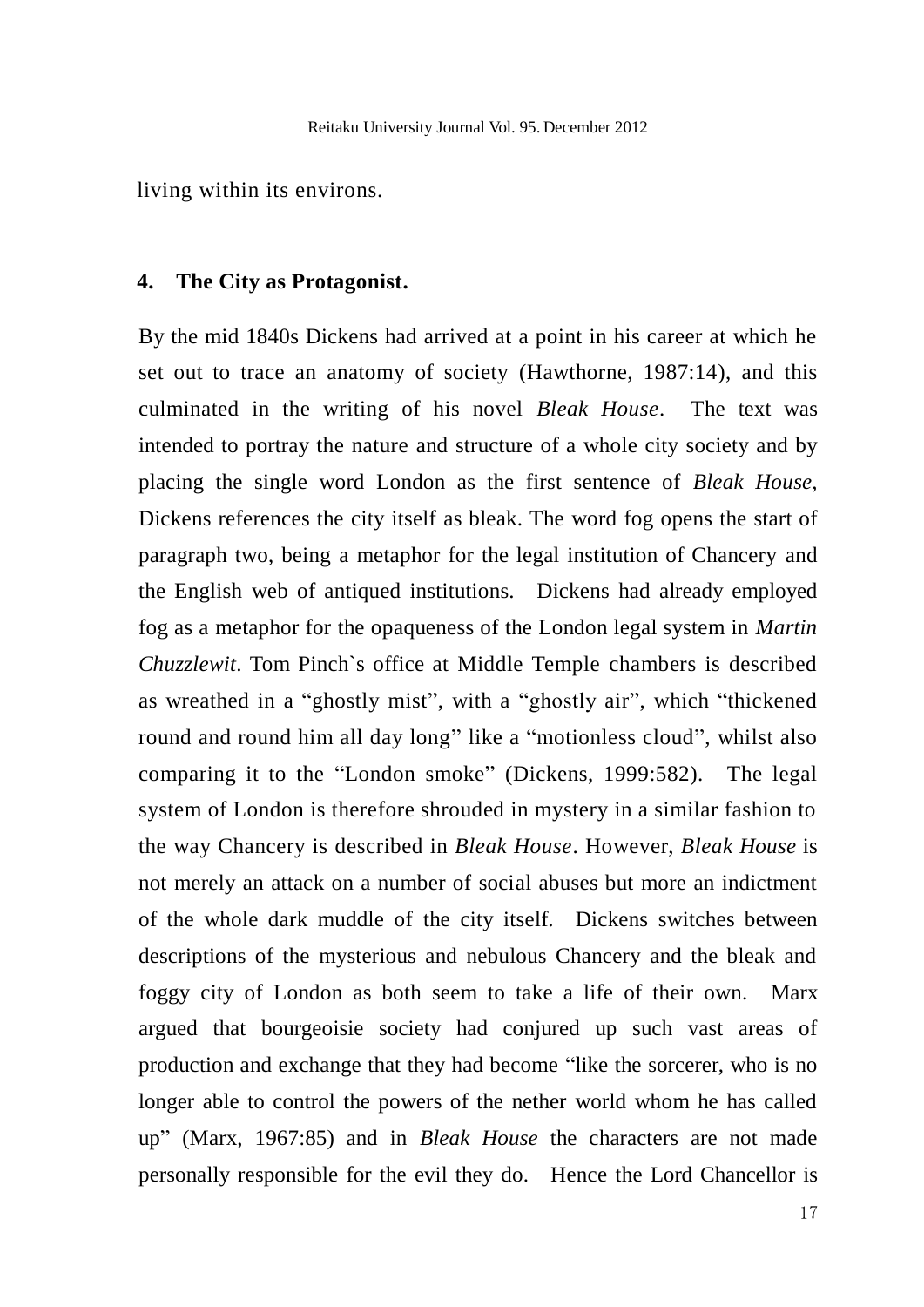presented as a kind and considerate individual, whilst his office is described as inhuman. The city and its legal system have become a thing external to the individuals who created it, turning those individuals into objects themselves.

The lives of the characters that inhabit Dickens' text are affected quite substantially by the city and the legal system in which they live, and in *Bleak House* Richard, Jo and Lady Dedlock are all worn down by the city around them. The capitalist city is run by laws such as Chancery, and Wiglomeration, which are unfathomable to the individual trapped within its vast interlocking system, being too labyrinthine and complex for any ordinary citizen to be able to understand. Esther expresses confusion when reading a newspaper in the court of Chancery, claiming "I read the words in the newspaper without knowing what they meant, and found myself reading the same words repeatedly" (Dickens, 1996:43). Gridley cannot gain revenge for the havoc that Chancery has wreaked upon his life because there is no individual to take revenge upon. The city society is to blame, as he realises that "I mustn't look to individuals. It's the system" (Dickens, 1996:251). The description of a counsel disappearing back into the fog of the court enhances Gridley's frustration at the anonymity of his persecutors. Speaking his piece "'the very little counsel drops, and the fog knows him no more. Everybody looks to him. Nobody can see him" (Dickens, 1996:19). The counsel, a small but significant part of the whole process, disappears back into the obscurity of the fog. Gridley cannot perceive or fathom the intricacies of the nebulous system and cannot directly blame anyone, because no one individual appears culpable or practically assailable. Thus Gridley slowly sinks into a despair that turns to violence, promising "I will have something out of someone for my ruin" (251).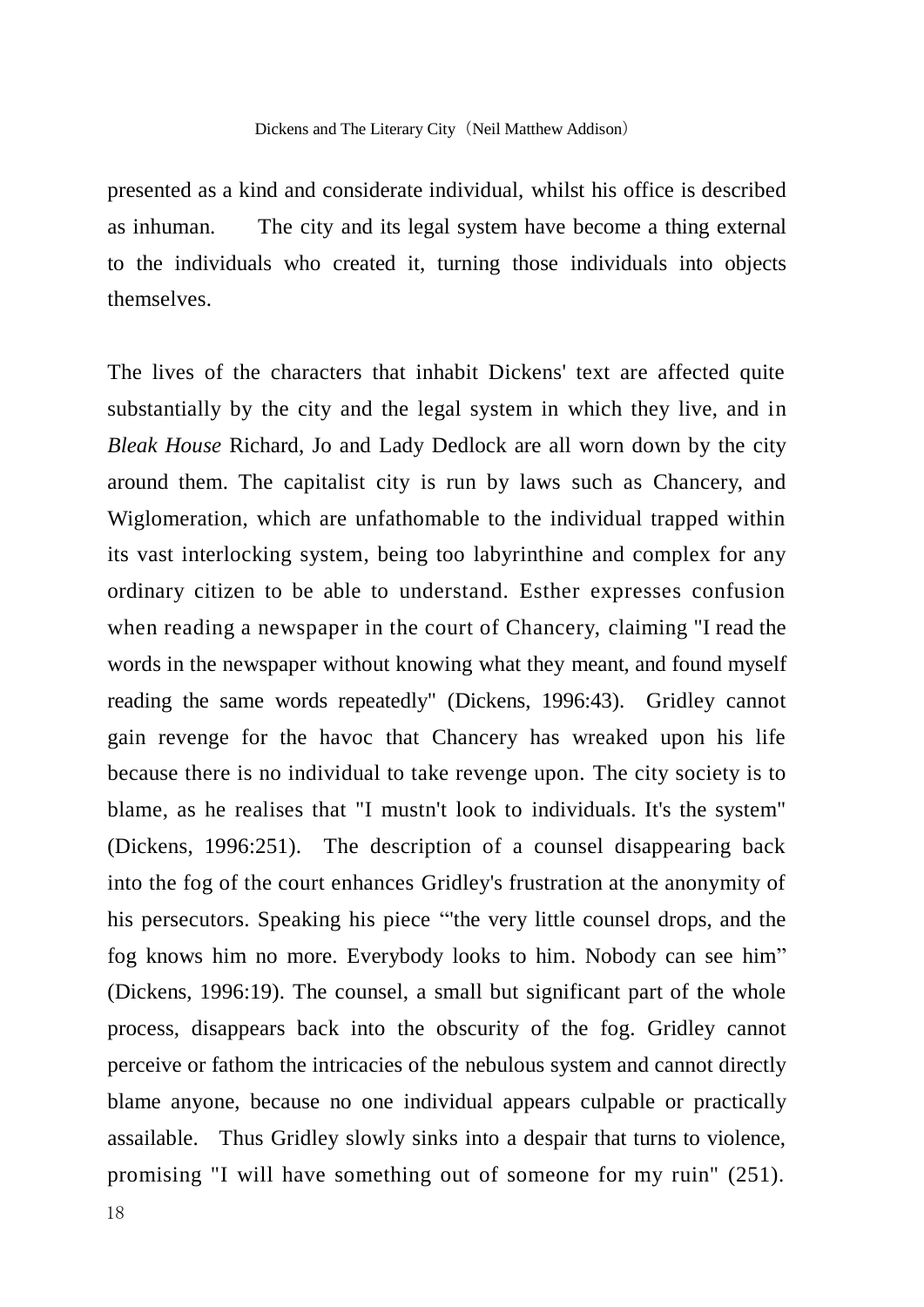However, Gridley's frustration leads to a series of prison sentences for threatening solicitors which eventually culminates in his own demise. The capitalist city has, in fact, had something out of him, and his life is slowly taken from him while he wastes away in a London prison. Similarly, it is inside the Fleet prison that Mr Pickwick completes his transformation from naivety to bitter experience. Pickwick learns of a Chancery prisoner who suffers a similar fate to Gridley, and exclaims "has this man been slowly murdered by the law" (Dickens, 1986:718). In *Little Dorrit*  prison imagery is employed by Dickens to give one the impression of London itself as a giant open air cell. Arthur Clennam's return to the city after a long absence is described as one re-entering a penitentiary. Dickens describes a gloomy and stale city where "everything was bolted and barred that could by possibility furnish relief to an overworked people" (Dickens, 1998, 40-1). Whilst Blake had described a regulated London of chartered streets, "Near where the charted Thames does flow" (Blake, 1996:73.ll.1-2) London in *Little Dorrit* possessed "nothing to see but streets, streets, streets. Nothing to breathe but streets, streets, streets" (Dickens, 1998, 40-1). The inhabitants of the city appear condemned, with no escape, because eve rything is barred and bolted, and Daleski notes that "The imagery of this passage makes it clear that we are intended to view London itself as a whole prison" (Daleski, 1970:194).

In *Bleak House* Dickens portrayed the city as an entropic prison in which no one could escape contamination from its ills. On the first page of the novel the city was described as having "As much mud in the streets as if the waters had but newly retired from the face of the earth" (Dickens, 1996:13) and Dickens illustrated how London was slowly returning to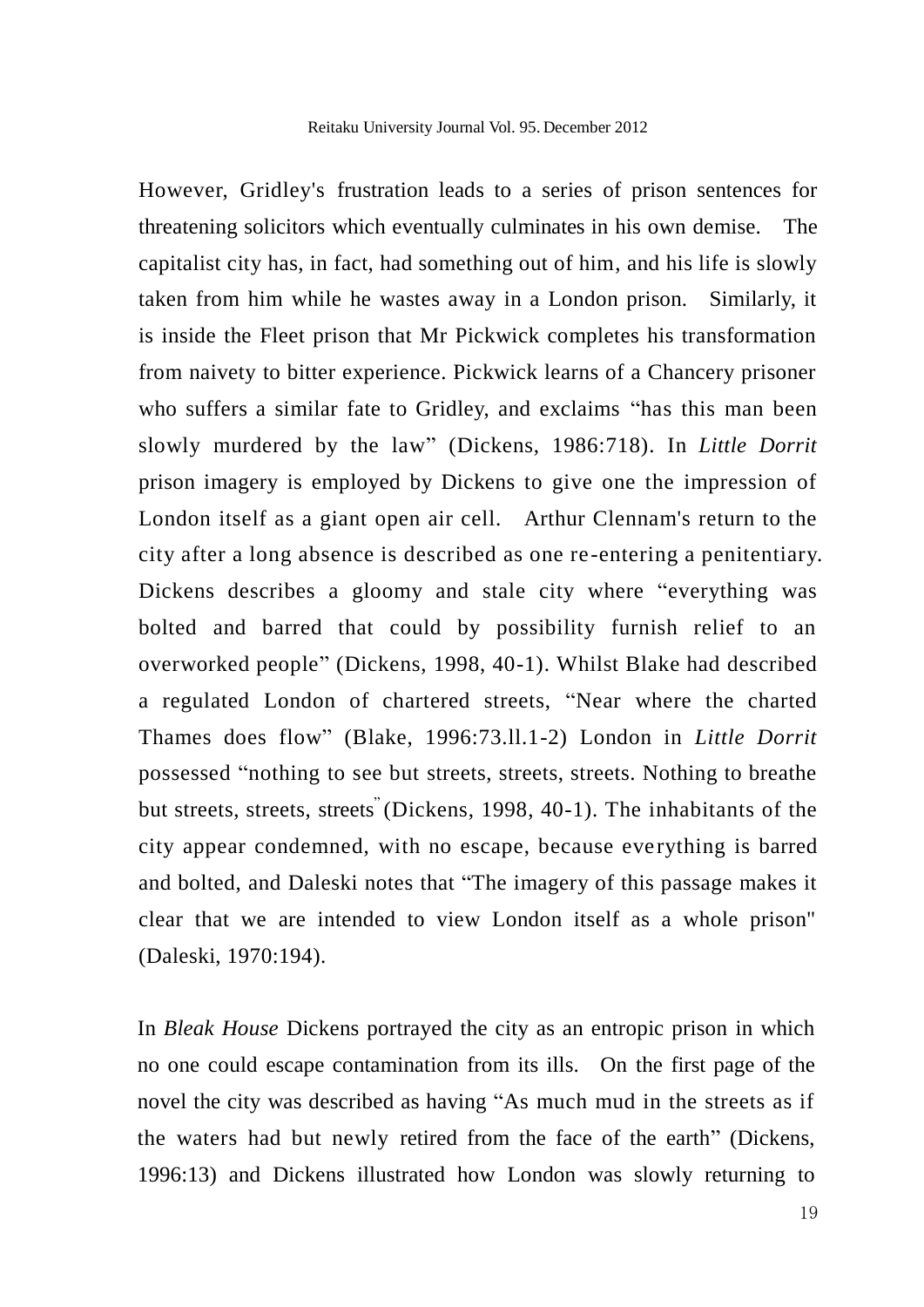primeval slime, morally, spiritually and literally, claiming that it would not be extraordinary to witness a "meglasaurous waddling like an elephantine up Holborn Hill" (13). However, many of his London characters remain unconcerned by the mud and the filth, whilst in some cases seeming proud of its condition. Guppy relishes the thick London fog, and shows it off to the newcomer, Esther, boasting "This is about a London particular now, ain't it miss?" (51) Guppy is more concerned with ascending the financial ladder than concerning himself with the London particular. However, Dickens illustrates in *Bleak House* how a city left uncared for will eventually spread disease that will affect all members of society. In 1849, three years before *Bleak House* was published, London was afflicted by an outbreak of cholera, which in the last three months of the year saw deaths total 12,847 (Barker & Jackson, 1983:279). Polluted water, poor sanitation and slum conditions were instrumental in spreading the disease. The poor were the worst affected, and a group of 54 slum dwellers sent a letter to the Times expressing their fears (279). The imagined result of these fears is represented in *Bleak House* by Dickens, where a plague bred in the slum tenements of Tom-All-Alones is spread by waifs amongst the rich, illustrating that social ills will eventually find their way back to their maker. Despite retreating to a pastoral setting Mr. Jarndyce finds no refuge from the terrible disease as he is continually tormented by the east wind. Since the medieval times the better residential suburbs of London had always been built farther and farther westward, so that airborne pollution and famine would be carried out of the more affluent quarter's way towards the eastern part of the city where the poor generally lived (Schwarzbach, 1979:127). However, the wind frequently blew the wrong way, ensuring that the east wind contaminated the rich as well as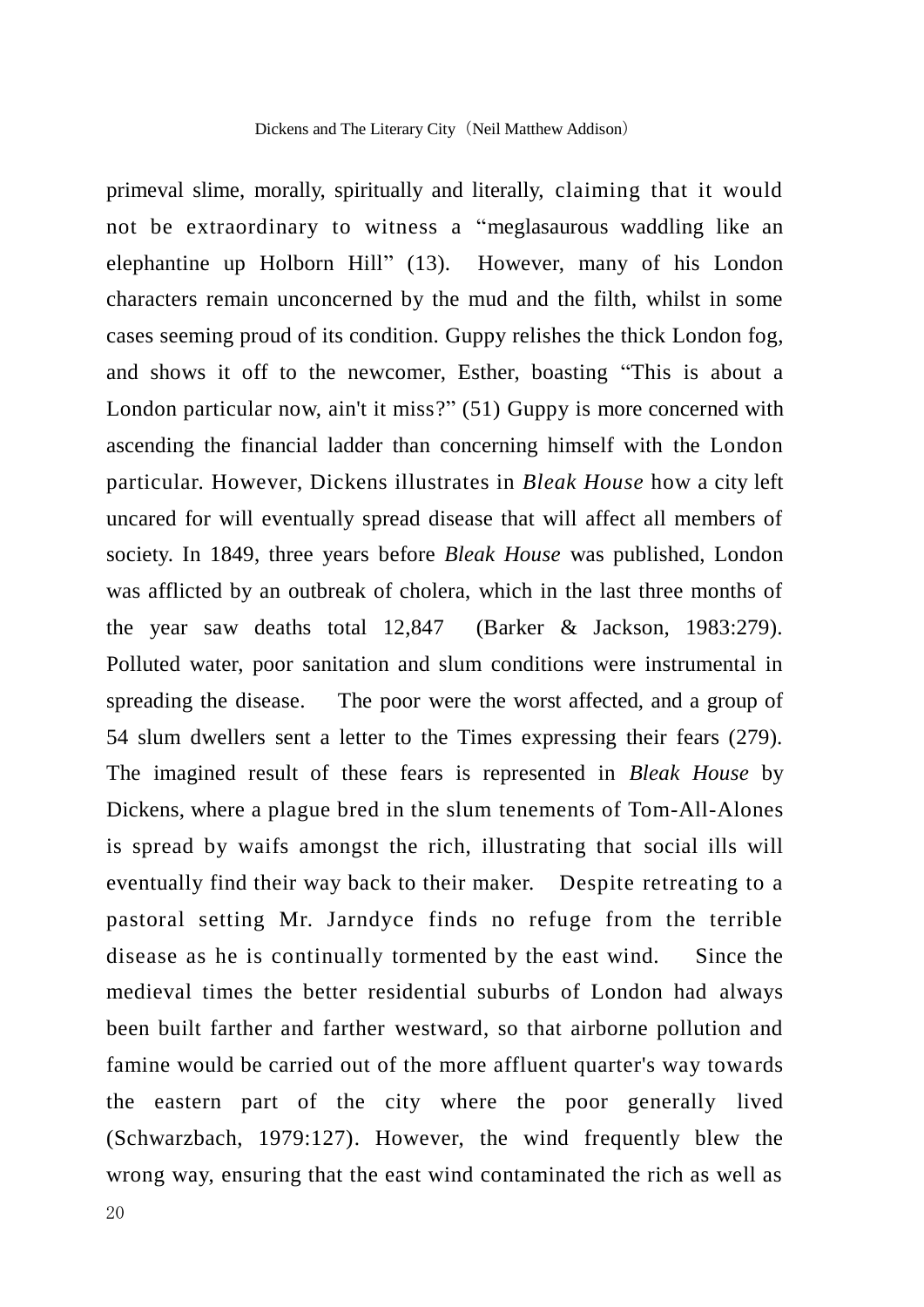the poor (127). Whilst Shelley`s *Ode to the West Wind* was "the trumpet of a prophecy" (Shelley, 1996: 873:ll.69) which could awaken a new birth, the east wind is employed by Dickens as a metaphorical analogy to represent social ills. St Albans is no refuge from the contamination due to the east wind blowing pollution across the country, or Jo carrying disease from the city to the countryside. The plague is employed as a symbol of the guilty connections between the high and the low in society. A disease created by slum city conditions, that the rich allowed to fester, returns to haunt and afflict the affluent, illustrating that if one despoils one's own backyard then this will eventually affect the homeowner.

Nevertheless, the threat of sickness and disease was just one possible manifestation of poverty and want. In *Sketches by Boz* Dickens noted how "it is strange with how little notice, good or bad, a man may die in London" (Dickens, 1999:207), and in *Bleak House* it is not a man but the child sweeper Jo who is left to die on the London streets without notice or hope. Dickens illustrated that it was dangerous to fail to anticipate the poverty and want of the poor, and his novel *Barnaby Rudge* depicted the Gordon Riots of 1780, which saw hysteria threaten London`s safety, with 458 Londoners killed, and with a dozen public buildings and over a hundred private ones destroyed or damaged (Barker & Jackson, 1983:231). In the novel Dickens observed that "the crowd was the law, and never was the law held in greater dread" (Wilson, 1972:154). Whilst anti-Papist feeling was blamed, the strange behaviour of the 30,000 mob can more likely be attributed to want and penury than to religious fervour (Mitchell & Leys, 1963:246). Dickens ultimately feared that ignorance towards the poor would lead to a violent uprising which would leave individuals and their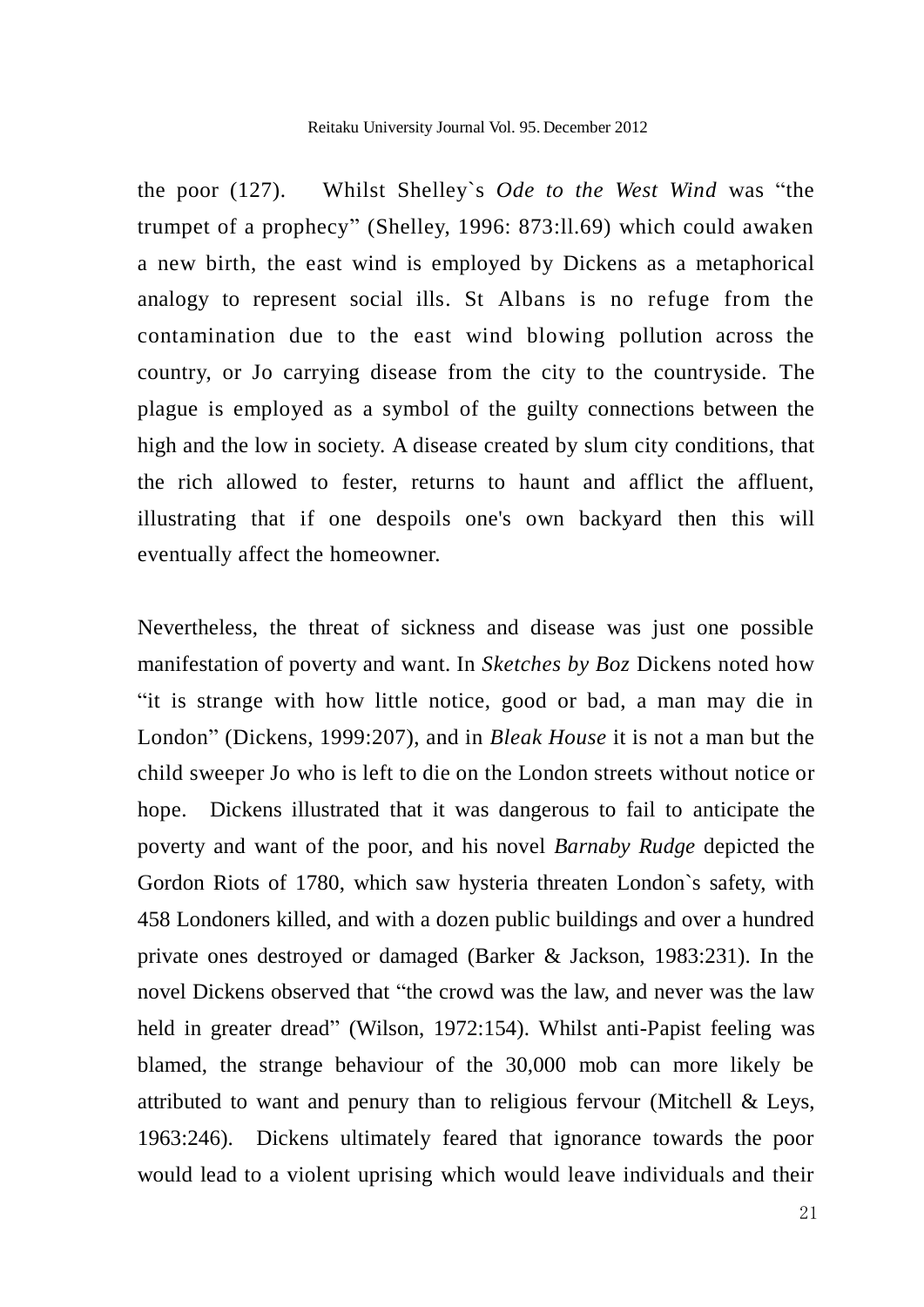city destroyed, and in *Bleak House* and *Barnaby Rudge* he showed how a capitalist city created to bring about economic gain for an elite few could potentially destroy not only itself but all involved. However, while the city was portrayed in Dickens` texts as hell, the country was seen as a quasi-paradise (Schwarzbach,1979:16).

#### **5. The City and the Countryside.**

Whilst Dickens was preoccupied with the city as an image of moral confusion, the countryside was often depicted as a rural paradise, which Wilson argues resembled "a symbol to him of English happiness, of hospitality, and good old customs, of innocent cheer" (Wilson, 1972:43). Set against the backdrop of London`s moral confusion Dickens offers the alternative of pastoral sentimentalism; in some instances this alternative takes the form of retreat into the country or natural surroundings. In *Little Dorrit* the Dorrits escape from London and journey across the wide open spaces of the Alps. One passage details how "the snowy mountain tops had been so clear that unaccustomed eyes, cancelling the intervening country...would have measured them within a few hours easy reach" (Dickens, 1998:417). In *David Copperfield* the alps provide a cathartic experience which cures David`s pain, and he narrates how "in this serenity, great nature spoke to me and soothed me" (Dickens, 2004:821). The valley in Switzerland appeals to David because it reminds him of Yarmouth and possesses a sense of community. In the moral confusion of the city it is difficult to take the right path, and he is led astray by the duplicitous Steerforth, whose self centred philosophy is to win the race and ride on at all costs. In Yarmouth, by contrast, David feels a sense of community, human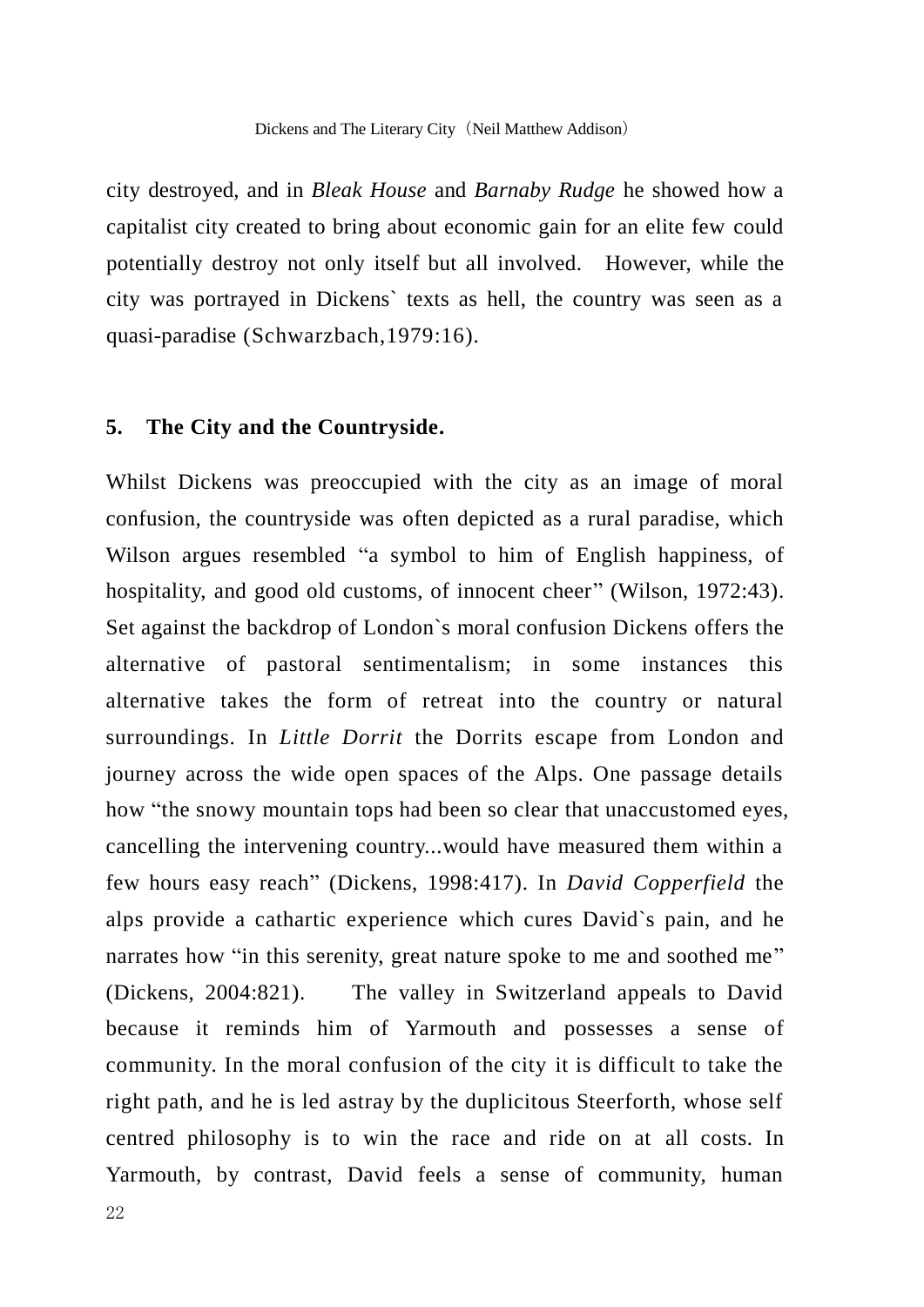spiritedness and warmth at the Peggotys` Boat House, which proves a useful counterpart to London. The Boat House achieves the status of pastoral retreat, set upon the beach and within easy distance of the crashing waves, and David considers it "the most delicious retreat that the imagination of man could conceive" (43).

In *The Pickwick Papers* the characters experience a sense of community and belonging at Dingley Dell which is found lacking in the city. The author relates a pleasant scene of fellowship and warmth, in which "The little party formed a social circle around the fire, [and] Mr. Pickwick thought he had never felt so happy in his life, and at no time so much disposed to enjoy, and make the most of, the passing moments" (Dickens, 1986:65). The countryside is then an obvious mode of escape for many of Dickens' protagonists damaged or confused by the city, and community and fellowship take the place of alienation and self interest. In *A Christmas Carol,* Scrooge's redemption begins by leaving the city. The Ghost of Christmas Past shows Scrooge the memory of his old childhood in the countryside "recognizing every gate and post and tree" (Dickens, 1988:29) while "the sounds of merry boys` shouting filled the fields" (30). The aesthetic backdrop of rural surroundings is an important counterpart to the darkness, fog and limited vision Scrooge encounters living in the city, and the countryside rejuvenates Scrooge whilst the warmth of the boys' cries cheers his spirit and thaws his numbness.

In *Great Expectations* Magwitch's encounter with Pip on the marshes illustrates the compassion and basic kindness that the rural innocent possesses. Pip's childish compassion for Magwitch, illustrated in the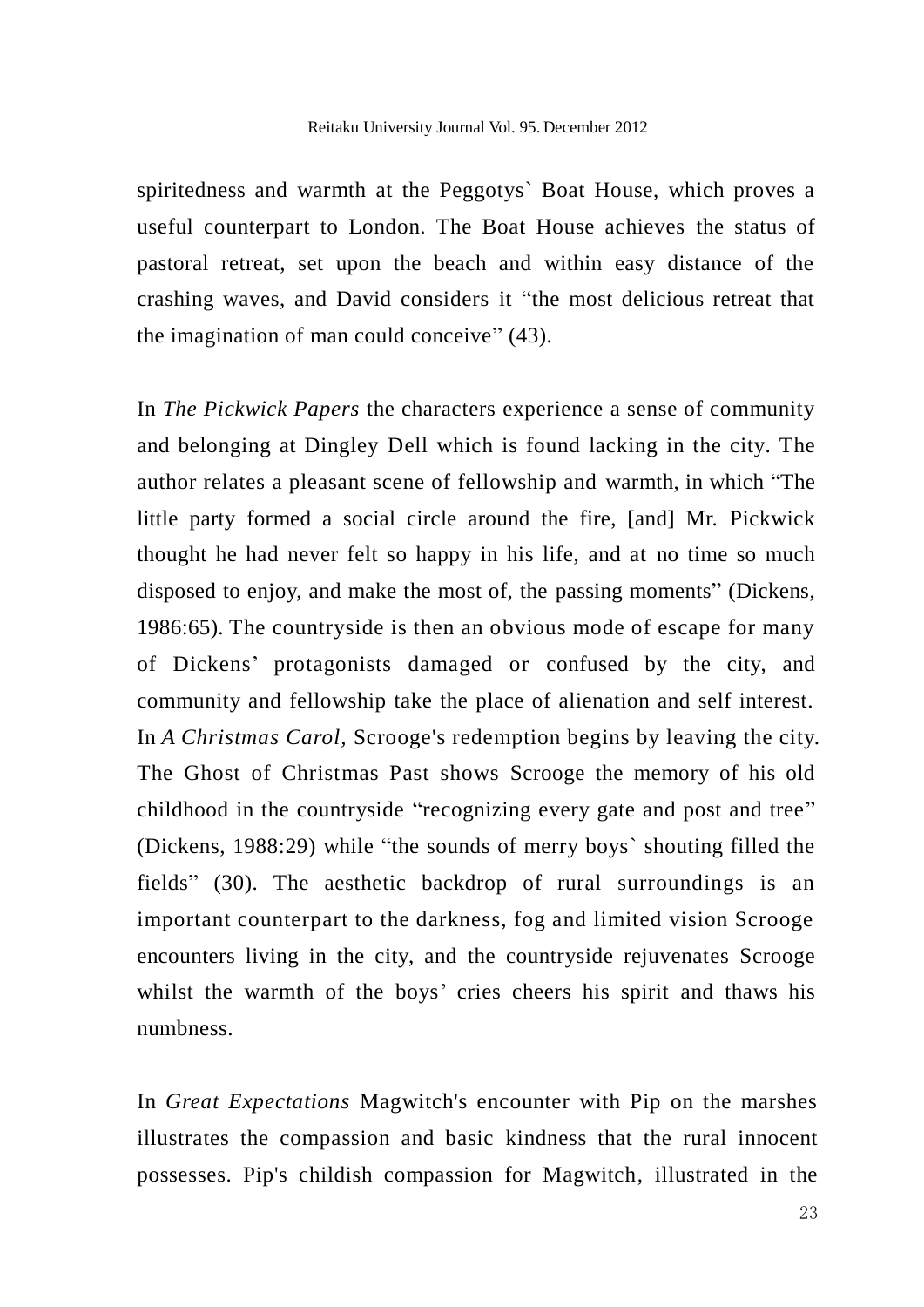scene where he hands the convict his wittles, and affirms that he is "glad you like it" (Dickens, 1994:15) betrays an innocent concern for a hungry, desolate man. It is this childish concern that makes Magwitch wish to reciprocate the feeling, and help him in turn. Pip`s guardian, the rural blacksmith Joe Gargary, also displays a common decency, and this compassion is displayed in the scene where Magwitch confesses to stealing bread from Joe`s forge. Despite being the victim of theft, the blacksmith displays admirable compassion for the convict as he says "we don't know what you have done, but we wouldn't have you starved to death for it, poor miserable fellow-creatur" (34). Andrews defines Joe as "the most impressive example in Dickens of a man who blends in himself a childlike simplicity and openness with a mature wisdom and humanity" (Andrews, 1994:96). Joe personifies these qualities of rural kindness and decency, and the adult Pip later resolves to act as Joe would, in an attempt to find some form of redemption from his bitter experiences in the city.

However, it is too simplistic to view the countryside as a quasi-paradise or Eden. While Oliver Goldsmith had celebrated the country as a lost paradise in *The Deserted Village*, George Crabbe responded in *The Village: Book I* that "the Muses sing of happy swains, Because the Muses never knew their pains" (Bronowski, 1973:260). This aesthetic celebration of the countryside was a mere pastoral myth, and Schwarzbach argues that "against the stark reality of their present lives was set this pastoral dream, the myth of a lost rural Eden" (Schwarzbach, 1979:21). Indeed, many characters in Dickens` novels face similar problems in pastoral settings that are predominant in the city. Jo the crossing sweeper in *Bleak House* is also harried in the countryside, and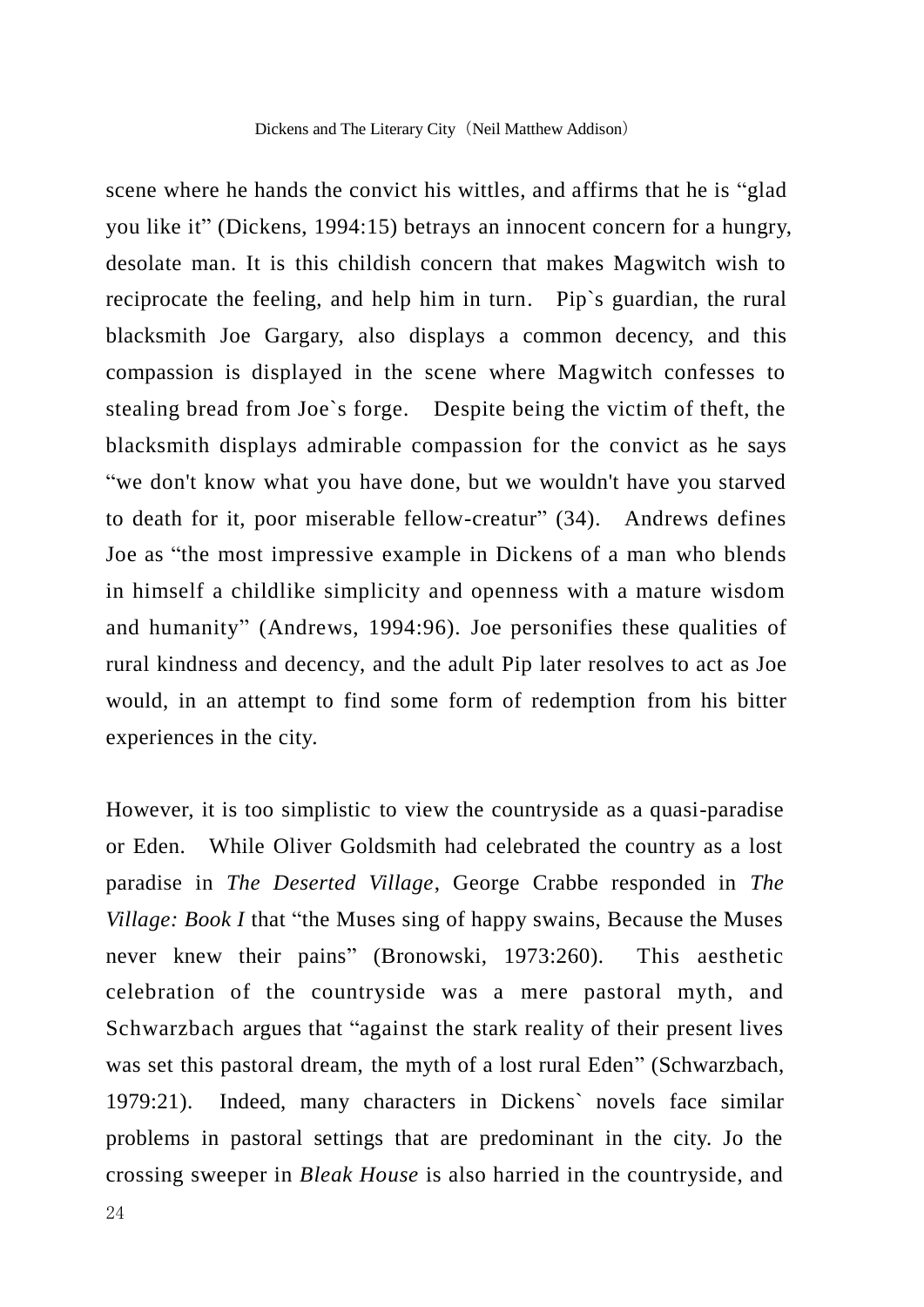is treated with general mistrust. The Brickmakers live in rural St Albans but their dwelling lies amongst stagnant pools, similarly to the famine, filth and disease encountered in London. Instead of receiving food and clean shelter they are lectured by the sanctimonious Mrs. Pardiggle, a moral policeman who takes "the whole family into custody" (Dickens, 1996:132). Dickens employs the same prison imagery in these sections that he uses to describe London*.* Despite the homely warmth of Dingley Dell, Pickwick and company at times find the country as confusing and embarrassing as the city. Mr.Winkle struggles desperately at the shooting party, much to the locals` amusement; Mr. Pickwick ends up in the stocks by not being aware of certain trespassing rules, and at the skating party falls through the ice and has to be rushed off to bed. When en-route to Manor Farm, and de-horsed, Pickwick reflects that their rural experience was "materially dampened as they reflected on the singularity of their appearance, and the absurdity of their situation" (Dickens, 1986:59). Dickens` sentimental pastoralism is a largely ineffectual method of dealing with many of the problems caused by the city. Escaping into the country offers a temporary respite from the moral confusion of the city, and many of Dickens' protagonists cannot avoid London for long, or even leave in the first place. Many are trapped, while those such as Copperfield or Pickwick are continually returning to the capital. Soon after his pastoral experience Scrooge is transported back into urban surrounds once more, noting how he scarcely seemed to enter the city, but "the city rather seemed to spring up about them and encompass them of its own act" (Dickens, 1988:69). This description connotes the image of London as a living, growing organism, swallowing up the countryside on its journey across the land. In the process of time a city's boundaries widen and this must be at the expense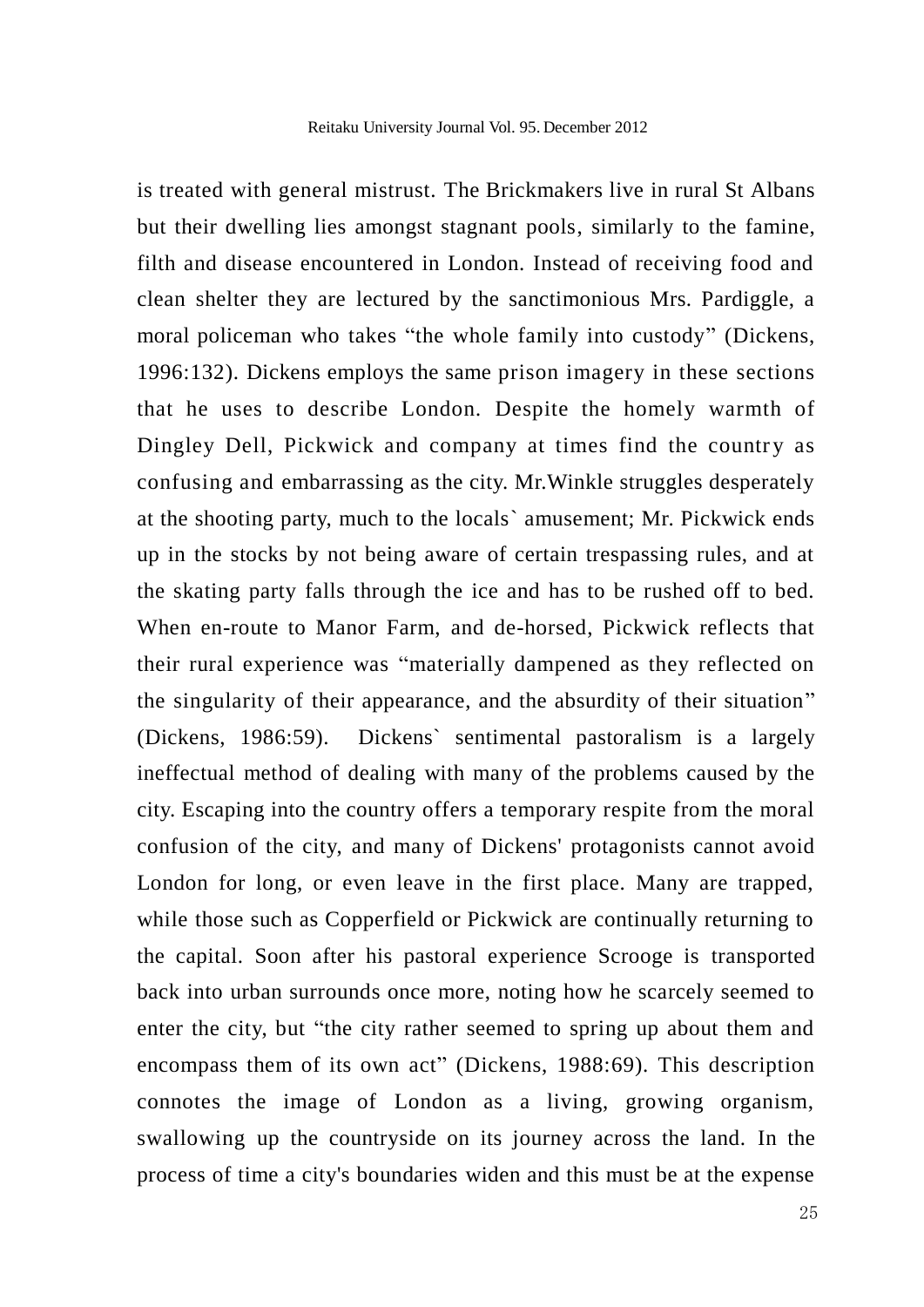of the surrounding land; mere rural sentiment cannot endure for long against such a force.

## **6. Conclusion: The City and Regeneration.**

Dickens` texts portrayed a city where the effects upon the individual were drastic, and his characters were often depicted as comic or grotesque representations of bad values emanating from the city, whilst also being personified as cogs in a vast impersonal mechanical wheel. Dickens highlighted the estrangement of his city characters from each other, while many of his protagonists were shown to suffer quite considerably due to the impersonal and amoral nature of the city. Moreover, the pastoralism depicted by Dickens in his novels failed to offer most of his characters the chance of regeneration, and proved ineffectual against the moral confusion of the growing city. However, this was not the only alternative Dickens proffered in his novels, as he employed isolated characters who did regenerate or heal those damaged by the city; Mr. Jarndyce, Esther Summerson and Allan Woodcourt are all employed in this capacity in *Bleak House.* Esther and Allan Woodcourt thus resemble doctor and nurse figures, and Esther praises her husband's healing qualities as she claims that "I know that in the course of that day he has alleviated pain and soothed some fellow-creature in the time of need" (Dickens, 1996:879). Other benevolent protagonists or regenerative characters include Meagles, Doyce, the reformed Scrooge, Mr.Pickwick, Magwitch, Betsy Trotwood, Marley, the Three Ghosts of Christmas, and Arthur Clennam. Meagles, Clennam, Doyce, Pickwick and the redeemed Scrooge are particularly distinguished by the fact that all use their position or finances to aid those left by the wayside , and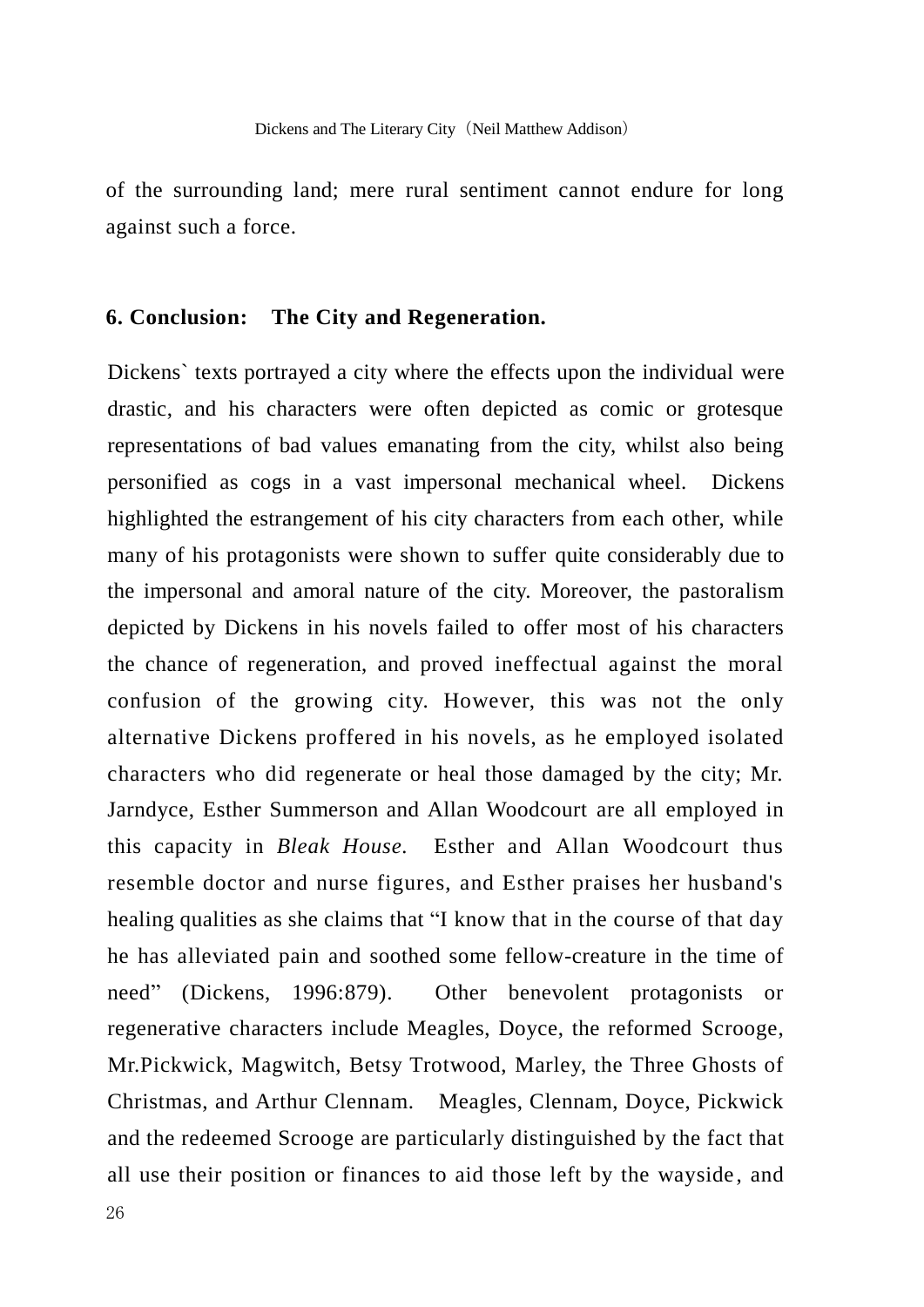Orwell criticised Dickens` reliance on "that recurrent Dickens figure, the good rich man…handing out guineas" (Orwell, 1970:84-5). However, Dickens` regenerative characters often perform more subtle actions than merely providing financial assistance. Betsy Trotwood is not only a financial fairy godmother to David Copperfield, but also regenerates Mr. Dick through kindness and understanding, while Joe the blacksmith uses kindness and patience to regenerate the world weary Pip, allowing him to aid Magwitch in turn. Amy Dorrit is also regenerative, bringing light into the Marshalsea and comforting both her father and later Clennam, while Mr. Peggoty`s kindness restores Mrs. Gummidge, Little Emily and Martha. Thus Dickens offers more than mere sentimental pastoralism providing isolated protagonists who regenerate others through acts of philanthropy and altruism. Bleeding Heart Yard, set in the midst of the city, attempts to combat London`s values of self interest and greed by displaying traditional values of community spirit and human kindness. Dickens narrates in *Little Dorrit* that there was "a family sentimental feeling prevalent in the yard, that it had character" (Dickens,1998:138). The residents of the yard cannot escape into pastoral climes, thus they attempt to turn the yard itself into an abode of decency; set against the backdrop of "the aspiring city" (138). Dickens` main literary weapon against the entropic, destructive moral force of the city is the employment of characters that manifest values such as kindness and decency.

However, ultimately his benevolent protagonists are restricted in their acts of altruism. They can aid only some of the many living in Victorian London, their acts of kindness outnumbered by the sheer proliferation of want and poverty. Mr Brownlow aids Oliver, but not the other children in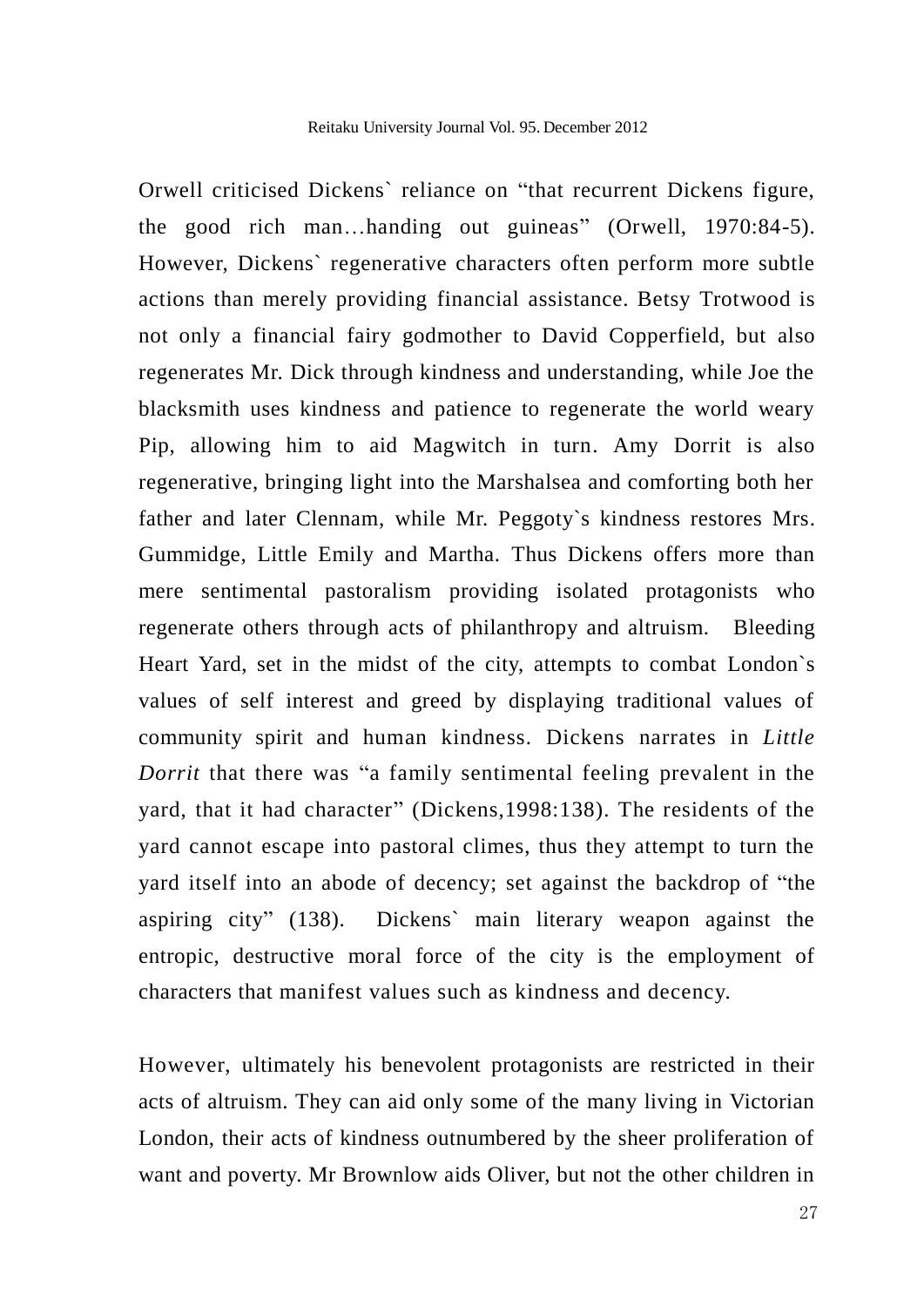Fagin`s gang. Betsy Trotwood adopts David, while Mealy Potatoes and the other labouring hinds continue to work in the blacking factory. While Little Dorrit regenerates and redeems Arthur Clennam through her love, the city continues unchanged, and while "they went quietly down into the roaring streets...the noisy and the eager, and the arrogant and the froward and the vain, fretted, and chafed, and made their usual uproar" (787). Dickens` regenerative characters are therefore heavily outnumbered in his texts by the multitude of uncaring, atomised characters that live in the city. This is because in Dickens` texts the city system engenders values of greed and self interest. Pastoral sentimentalism is largely ineffectual as a permanent means of escape, and Dickens` small collection of morally upright but outnumbered protagonists cannot regenerate an entire city.

Therefore, in Dickens' texts the city functions in several different ways. It is utilised as a backcloth, or stage, upon which his pantomime inspired characters display corrupt values such as greed and self interest, and is also employed as a vocational setting where the injustices suffered by the working poor are displayed. As a counterpoint to this, Dickens' regenerative protagonists act as a moral signpost, exemplifying values of kindness and decency, and indicating the way those living in the city should behave, whilst gaining small victories in the constant battle against a vast hub of immoral activity. However, the city system is ultimately Positioned as the catalyst of such immoral activity; it is depicted as a protagonist, or an antagonist, that urgently needs to be dealt with before individuals living within its confines can be aided.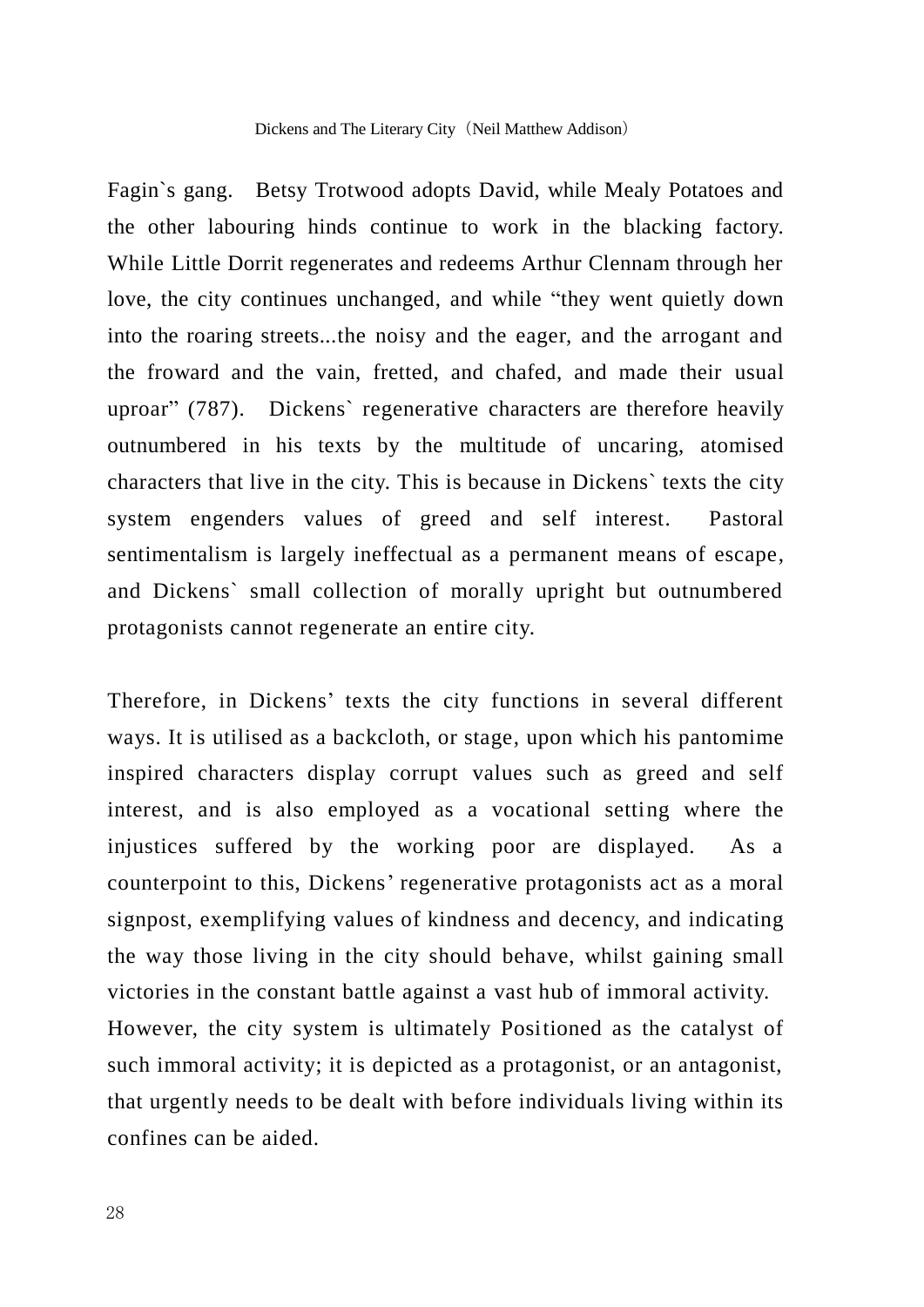#### **Bibliography**

Abrams, M.H, Greenblatt, S, (eds.) 2000, *The Norton Anthology of English Literature*, Norton & Company.

Andrews, M, 1994, *Dickens and the Grown Up Child*, MacMillan Press.

- Barker, F, Jackson, P, 1983, *London: 2000 Years of a City and its People*, Cassell:London.
- Blake, W, 1996, *Songs of Innocence and Experienc*e, in Wu, 1996.
- Briggs, A, 1983, *A Social History of England*, Published by Book Club Associates: London.
- Briggs, A, 1985, *Victorian People: A Reassessment of Persons and Themes 1851-67*, Pelican Books.
- Bronowski, J, 1973, *The Ascent of Man*, Published by the British Broadcasting Corporation.
- Burgess, A, 1979, *Shakespeare*, Penguin Books Limited.
- Chesney, K, 1972, *The Victorian Underworld*, Pelican Books.
- Cobbett, W, 1967, *Rural Ride*s, The Pelican Library.
- Daleski, H.M, 1970, *Dickens and the Art of Analogy*, Published by Faber and Faber Ltd.
- Defoe, D, 1966, *A Journal of the Plague Year*, The Penguin English Library.
- Dickens, C, 1982, *Oliver Twist*, Published by The World`s Classics.
- Dickens, C, 1986, *The Posthumous Papers of The Pickwick Club*, Published by Oxford University Press.
- Dickens, C, 1988, *A Christmas Carol,* in the Chrismas Books, 1988.
- Dickens, C, 1988, *The Christmas Books*, Published by Oxford University Press.
- Dickens, C, 1994, *Great Expectations*, Published by Everyman.
- Dickens, C, 1996, *Bleak House*, Published by Penguin Books.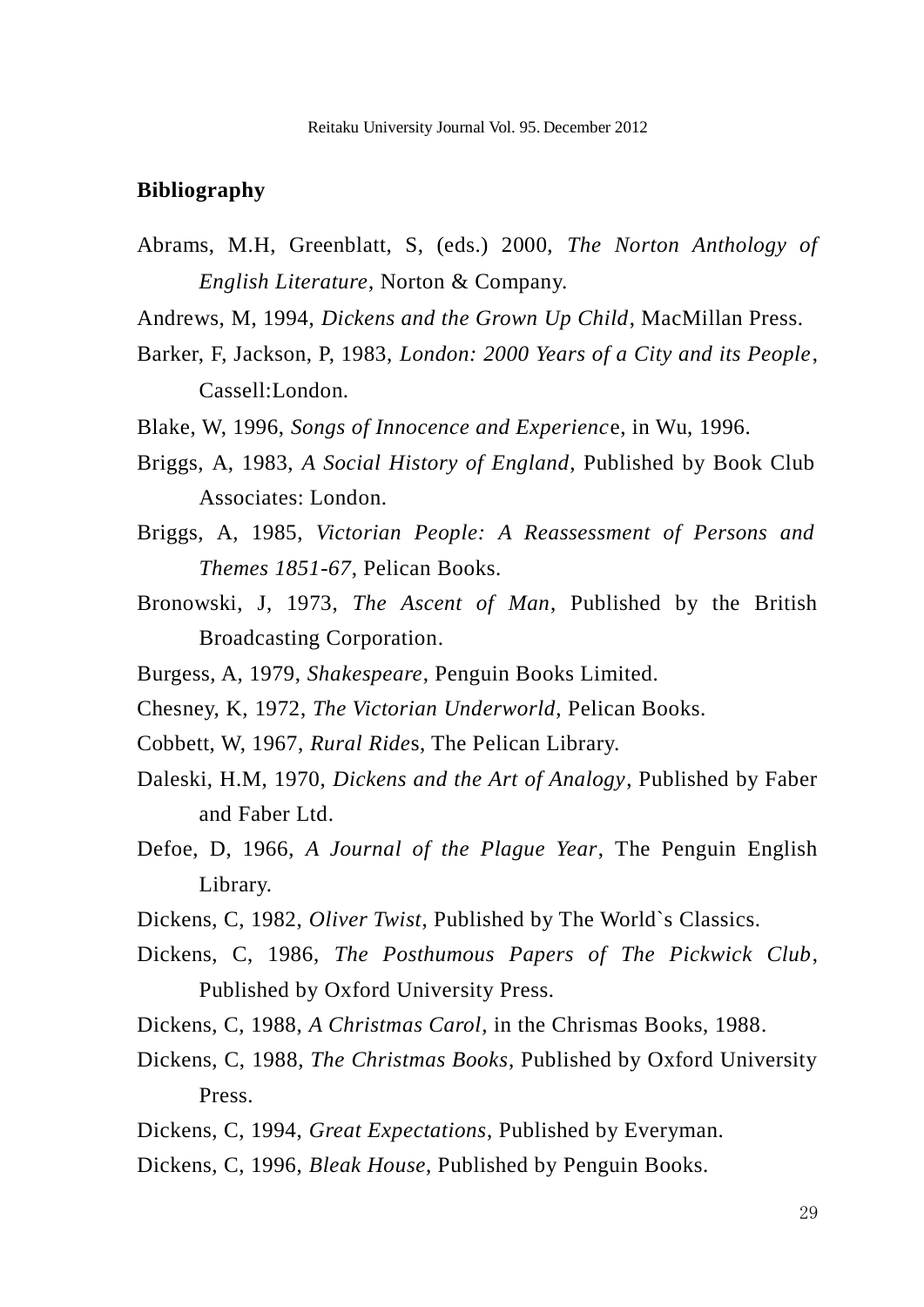- Dickens, C, 1998, *Little Dorrit*, Published by Penguin Classics.
- Dickens, C, 1999, *Sketches By Boz*, Wordsworth Classics.
- Dickens, C, 1999, *Martin Chuzzlewit,* Penguin Classics.
- Dickens, C, 2004, *David Copperfield*, Penguin Classics.
- Eigner, E.M, 1989, *The Dickens Pantomime*, Published by the University of California Press.
- Engels, F, 2000, *The Great Towns*, in Abrams et al, 2000.
- Foot, M, Kramnick, I (eds.), 1987, *The Thomas Paine Reader,* Penguin Classics.
- Hawthorne, J, 1987, *Bleak House – An Introduction to a Variety of Criticism*, Published by Macmillan.
- Latham, R (ed.), 1978, *The Illustrated Pepys: Extracts From the Diary*, Book Club Associates.
- Mathus, T 1976, *An Essay on the Principles of Population*, Pelican Books.
- Marx, K, Engels, F, 1967, *The Communist Manifesto*, Pelican Books.
- Marx,K 1977, *A Contribution to the Critique of Political Economy*, Progress Publishers, Moscow.
- Marx, K, 1995, *Kapital*, Published by the Oxford University Press.
- Mitchell, R.J, Leys, M.D.R, 1963, *A History of London Life*, Pelican Books.
- Owell, G, 1970, *Charles Dickens*, in Orwell 1970.
- Orwell, G, 1970, *Decline of the English Murder and Other Essays*, Penguin Books.
- Parker, M, St. J, Reid, D.J, 1972, *The British Revolution 1750-1970: A Social and Economic History*, Blandford Press.
- Schwarzbach, F.S, 1979, *Dickens and the City*, Athlone Press.
- Shelley, P.B, 1996, *Prometheus Unbound*, in Wu 1996.
- Thompson, E.P, 1968, *The Making of the English Working Class*, Pelican